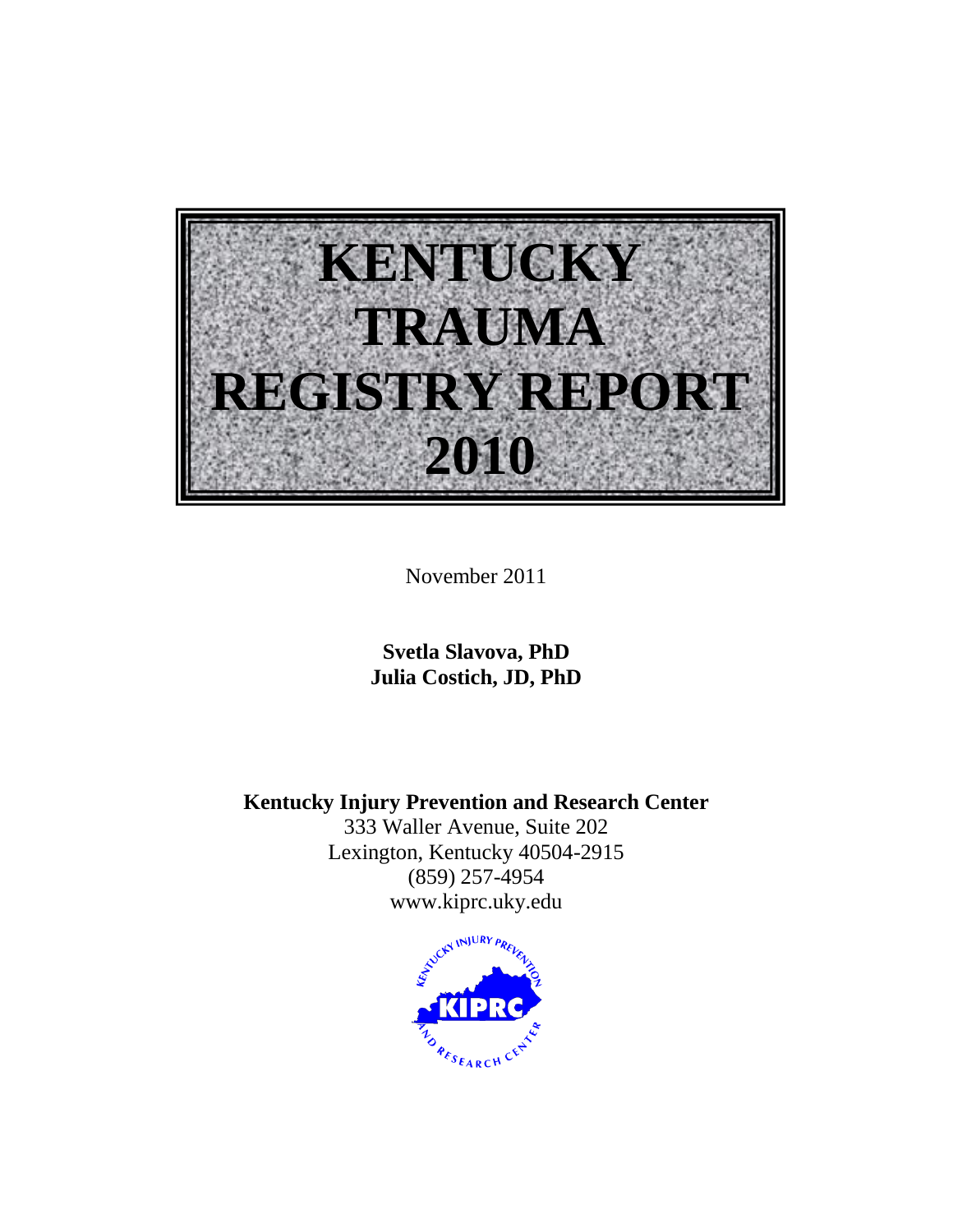

**Kentucky Trauma Registry 2010**



# **Table of Contents**

| Table 5: KY Trauma Registry patient distribution by month of hospital arrival11      |  |
|--------------------------------------------------------------------------------------|--|
|                                                                                      |  |
|                                                                                      |  |
|                                                                                      |  |
|                                                                                      |  |
| Table 10: KY Trauma Registry patients injured in motor vehicle traffic collisions 14 |  |
| Table 11: KY Trauma Registry injuries by cause and intent of injury15                |  |
| Table 12: Pediatric KY Trauma Registry patients in MVTC by age16                     |  |
| Table 13: Pediatric KY Trauma Registry patients in motor vehicle traffic collisions, |  |
|                                                                                      |  |
| Table 14: KY Trauma Registry patients by age and cause of injury 18                  |  |
| Table 15: KY Trauma Registry patients by cause of injury and alcohol use 18          |  |
| Table 16: KY Trauma Registry patients by cause of injury and drug use indicator.19   |  |
|                                                                                      |  |
| Table 18: KY Trauma Registry, alcohol use by work related trauma injuries 20         |  |
| Table 19: KY Trauma Registry, drug use by work related trauma injuries20             |  |
| Table 20: KY Trauma Registry patients by mode of transport delivering the patient    |  |
|                                                                                      |  |
| Table 21: KY Trauma Registry patients by time from injury to hospital arrival 21     |  |
| Table 22: KY Trauma Registry patient distribution by shift of arrival 22             |  |
| Table 23: KY Trauma Registry - First recorded Glasgow Coma Score in the              |  |
|                                                                                      |  |
| Table 24: KY Trauma Registry - First recorded Glasgow Coma Score in the              |  |
|                                                                                      |  |
| Table 25: KY Trauma Registry patient distribution by length of stay 25               |  |
| Table 26: Percent of KY Trauma Registry patients by primary method of payment        |  |
| Table 27: Percent of KY Trauma Registry patients by discharge status                 |  |
| Table 28: Percent of KY Trauma Registry patients by injury severity scores (ISS) 28  |  |
| Table 29: KY Trauma Registry ATV injuries by injury severity scores 29               |  |
|                                                                                      |  |
| Figure 2: KY Trauma Registry patients - total length of hospital stay in days by     |  |
|                                                                                      |  |
|                                                                                      |  |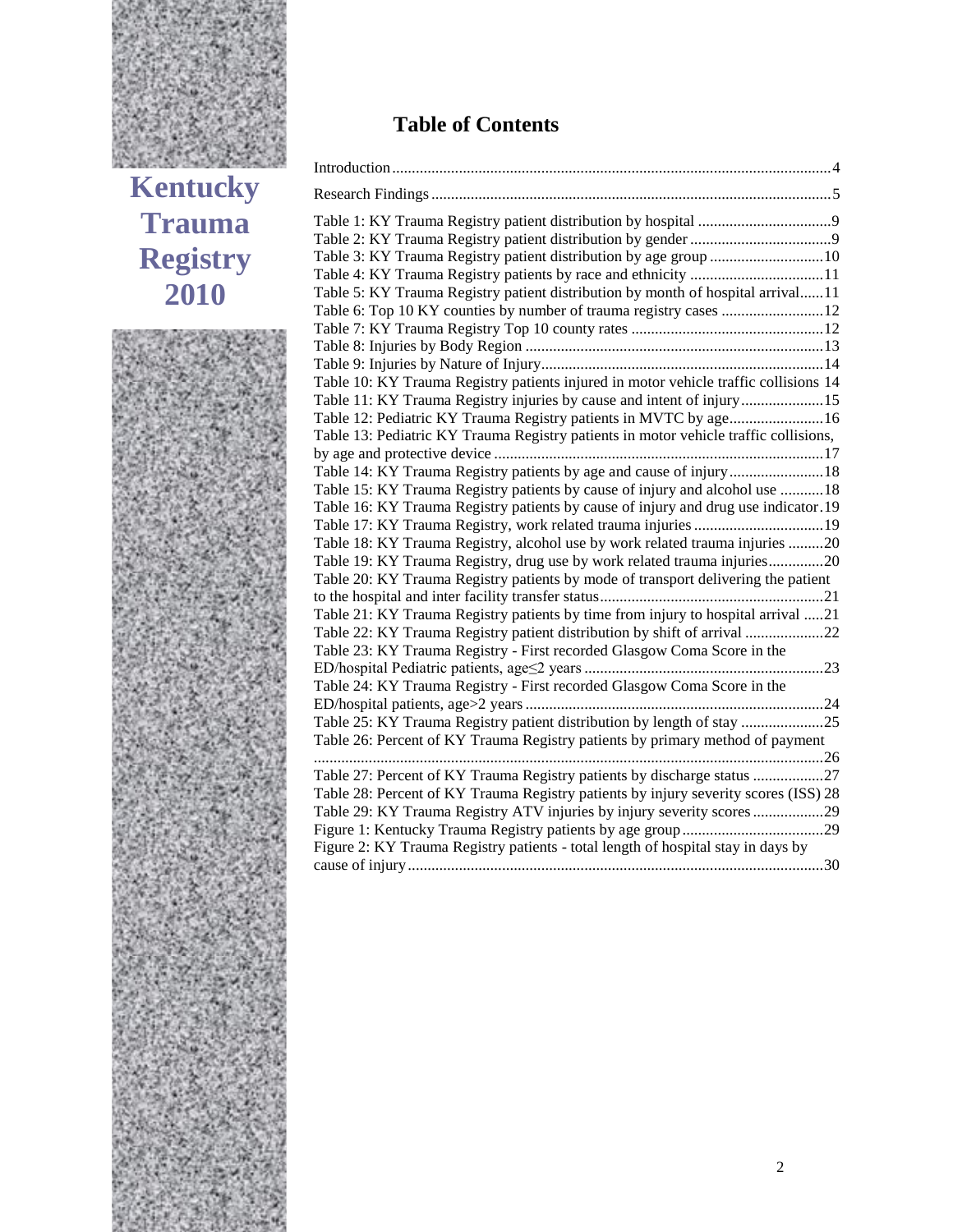### **Forward**

The Kentucky Trauma Registry (KTR) Report 2010 is a publication of the Kentucky Injury Prevention and Research Center (KIPRC). This report presents trauma data submitted to the National Trauma Data Bank (NTDB) from the state's trauma facilities. The NTDB collects uniform data from hospitals that are verified by the American College of Surgeons (ACS) as trauma centers. Clinical Data Management, Inc. (CDM) is the vendor that maintains the central Kentucky Trauma Registry repository and the Kentucky eTraumaBase TraumaLite web system, which supplies injury data to the Kentucky Injury Prevention and Research Center. CDM also manages the downloading and compilation of data from participating trauma centers, including undesignated facilities that report to the repository. CDM provides analysis and reports on repository data and recommends the collection of new data elements.

Statewide data collection from ACS-verified hospitals is critical to the completeness of the Kentucky traumatic injury data and especially on Kentucky motor vehicle injuries that are the leading cause of major traumatic injuries in the state. In response to a legislative initiative, Kentucky is expanding the number of trauma registry data reporting facilities to a projected 12 facilities by year 2012. All these facilities are required to report in compliance with the NTDB standards as a condition of their new status. Trauma hospitals are required to submit particular data elements to the Kentucky Trauma Registry (KTR) system that are periodically reported to the NTDB system. The Kentucky Injury Prevention and Research Center (KIPRC) operates the KTR system. KIPRC received funding from the Kentucky Transportation Cabinet and the Foundation for a Healthy Kentucky to analyze the statewide trauma registry data and provide more detailed profile of the traumatic injuries treated in the Kentucky trauma facilities. This report is intended to provide a baseline for assessment of the input from newly verified facilities in subsequent years.

Requests for copies of this publication and any other inquiries should be directed to: Kentucky Injury Prevention and Research Center 333 Waller Avenue, Suite 242 Lexington, Kentucky 40504-2915 (859) 257-4954 office (859) 257-3909 fax This report and previous trauma reports are posted on our website: <http://www.kiprc.uky.edu/projects/trauma/index.html>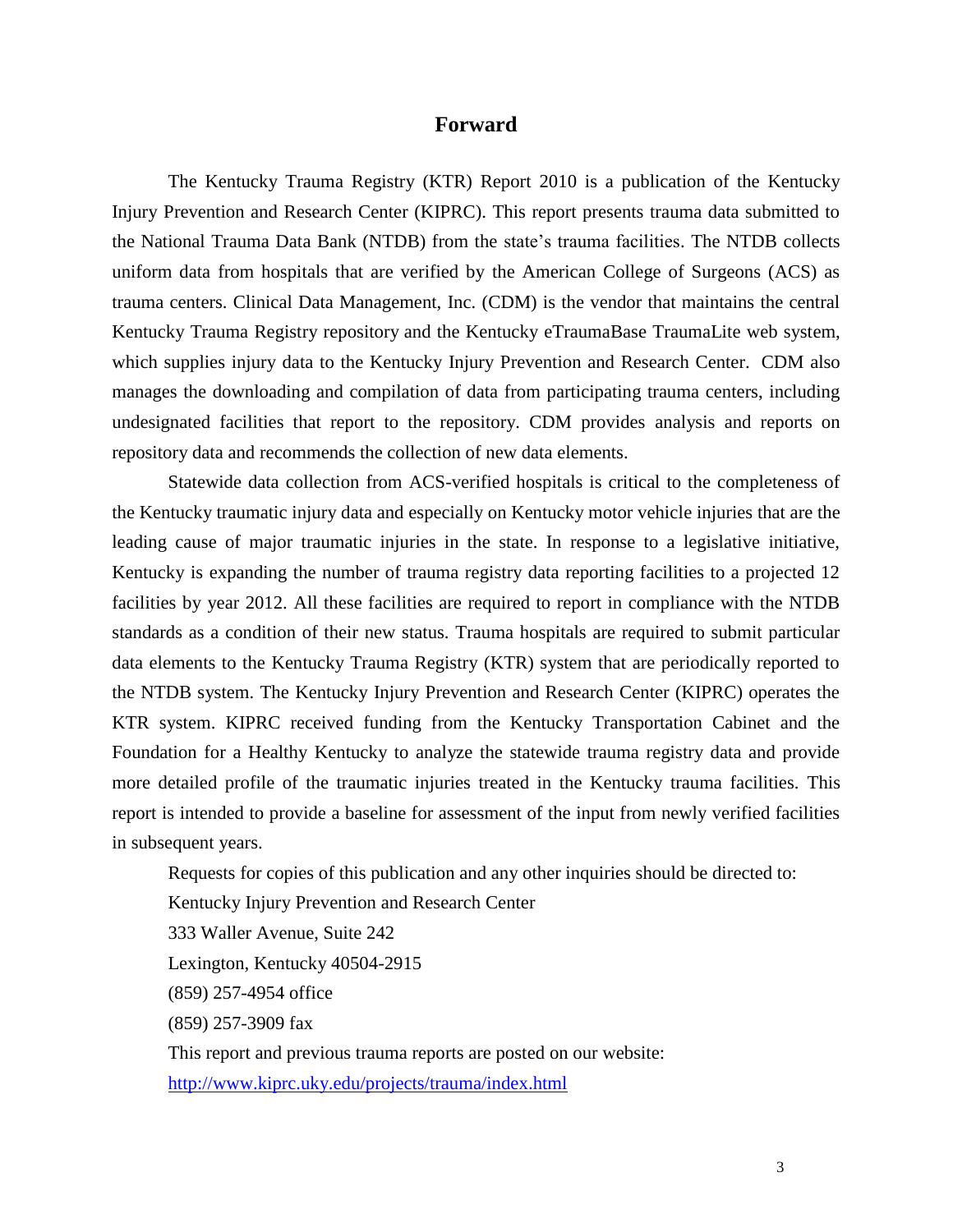### **Introduction**

<span id="page-3-0"></span>Kentucky law (KRS 311A.010) defines "trauma" as a single or multi-system lifethreatening or limb-threatening injury requiring immediate medical or surgical intervention or treatment to prevent death or permanent disability.

The body of this report is summary data for trauma cases seen at the Kentucky trauma centers in 2010. The registry does not include any trauma data from other Kentucky hospitals unless individuals were transferred from another hospital to one of the trauma centers. It is important to note that these data represent only the most serious survivable injuries and not all traumatic injuries in the state. Trauma cases leading to death at the scene of the event are obviously not part of the reported data. Data for trauma sustained in Kentucky but treated in outof-state facilities are not available. Border areas are thus under-represented in this report. A broad overview of the hospital care provided to Kentucky residents whose primary diagnosis was some form of physical trauma is provided in the Kentucky Inpatient and Emergency Department Traumatic Injury Data Report available at http://www.kiprc.uky.edu/projects/trauma/index.html.

#### **Kentucky's Reporting Trauma Centers in 2009***:*

- o Ephraim McDowell Regional Medical Center
- o Fort Logan Hospital
- o Frankfort Regional Medical Center
- o James B. Haggin Memorial Hospital
- o Kosair Children's Hospital
- o Livingston Hospital
- o Marcum and Wallace Memorial Hospital
- o St. Joseph Berea
- o Taylor Regional Medical Center
- o University of Louisville Hospital
- o University of Kentucky Chandler Medical Center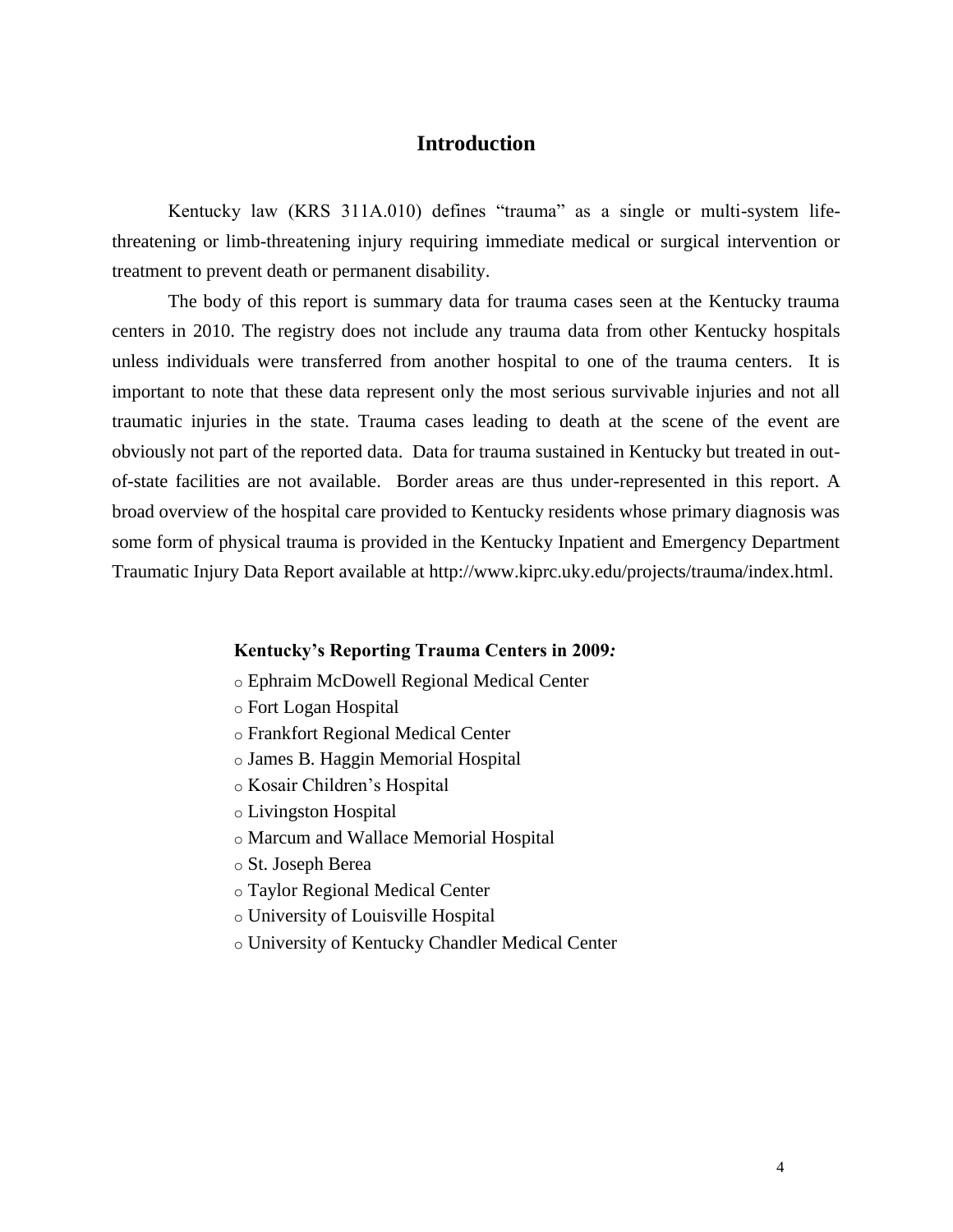#### **Research Findings**

<span id="page-4-0"></span>The Kentucky Trauma Registry expanded from 5 reporting facilities in 2009 to 11 reporting facilities in 2010. A total of 7,709 patients were reported to the Kentucky Trauma Registry in 2010, an increase of 931 cases compared with year 2009. The increase is due partially to the newly added facilities (417 cases) but also to an increase in the volume of trauma cases treated in the existed trauma facilities. The University of Kentucky Hospital reported 3,146 cases, including both children and adults, or 40.81% of all KTR cases in 2010. The University of Louisville hospital reported 2,943 (38.18%) trauma patients, Kosair Children's Hospital saw 851 (11.04%), Taylor Regional Medical Center treated 192 patients (2.49%), and Ephraim McDowell Regional Medical Center reported 160 cases (2.08%) (Table 1).

Demographic information collected included gender, age, race, and ethnicity. Males comprised 65.27% of KTR patients (Table 2), reflecting the predominance of males in the injury categories classified by the American College of Surgeons as trauma. ACS trauma classification excludes hip fractures, the most common traumatic injury in older adults, and a category that is therefore predominantly female. Thus, KTR demographics are strikingly different from those of the related report on traumatic injuries as a whole, in which males and females are roughly equally represented (Annual Kentucky Inpatient and ED Traumatic Injury Data Reports can be found on our website [www.kiprc.uky.edu/projects/trauma/index.html\)](http://www.kiprc.uky.edu/projects/trauma/index.html). The same issue of inclusion criteria influences the distribution of trauma cases by age group. Whereas the statewide hospitalization data for traumatic injury (including hip fractures) is skewed towards older age groups, the KTR data is concentrated in working-age adults (Figure 1 and Table 3), with over half (52.24%) aged 25-64.

The ethnicity variable was much better populated this year (18.1% missing ethnicity codes compared with 56.3% missing values in 2009). About 88% of the patients were white, 9% were black. The distribution of trauma patients by race and ethnicity is presented in Table 4.

Trauma rates vary by season, with higher incidence during late summer months (Table 5). August and September had the highest number of incidents leading to treatment in the trauma facilities, mainly due to the increased number of motor vehicle traffic collision injuries among 15-24 and 35-44 age groups.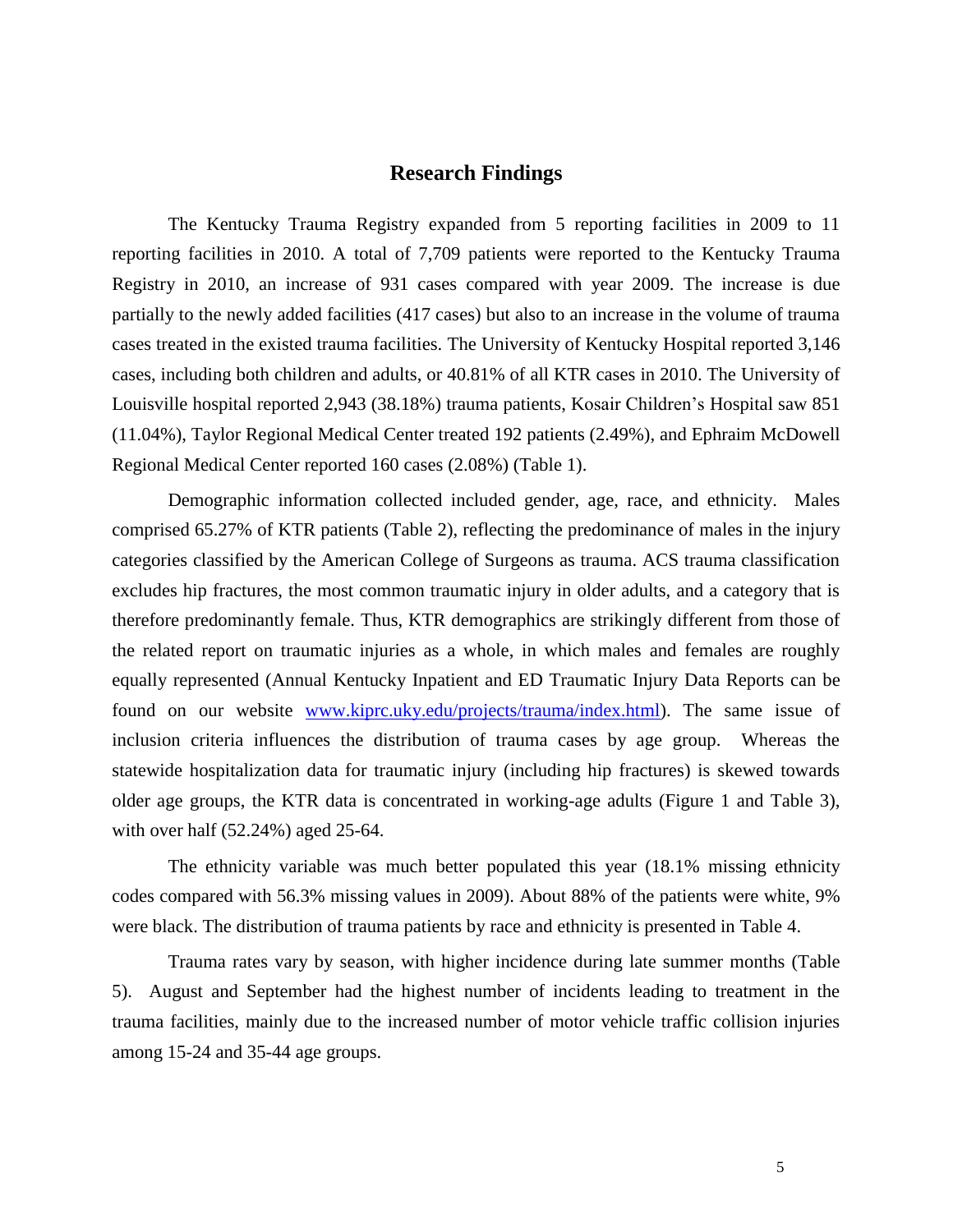The county of residence was calculated based on a zip-to-county algorithm that may misclassify counties where zip codes cross county lines. County-specific data must also be read with the caveat that we are only reporting on Kentucky facilities, so patients from the northern and southern tiers of counties, who often receive trauma care in Ohio and Tennessee respectively, are underrepresented in the current data (Tables 6 and 7). Jefferson and Fayette counties had the highest numbers of patients, reflecting the larger population of these counties (Table 6). Rural Appalachian counties have the highest rates of injury per 1,000 population (Table 7). There were 981 records (12.7%) for out-of-state residents treated in Kentucky trauma facilities.

Table 8 presents summary of the injuries by body region. The classification is based on the Barell injury diagnosis matrix [\(http://www.cdc.gov/nchs/data/ice/final\\_matrix\\_post\\_ice.pdf\)](http://www.cdc.gov/nchs/data/ice/final_matrix_post_ice.pdf). Head injuries were labeled as Type 1 TBI if there were principal diagnosis codes for an intracranial injury, or a moderate/prolonged loss of consciousness, shaken infant syndrome, or injuries to the optic nerve pathways. Type 2 TBI included head injuries with no intracranial injury coded, and loss of consciousness of less than 1 hour coded, or loss of consciousness of unknown duration coded, or unspecified level of consciousness coded. Type 3 TBI included patients with no intracranial injury coded and no loss of consciousness coded. TBI injuries accounted for 26.8% of all trauma registry cases, followed by torso injuries (20.5%) and lower extremity injuries (18.0%). More than half of the injuries (52.7%) were fractures by nature of injury (see Table 9). The second large group (28.4%) was the internal organ injury group.

Motor vehicle traffic collisions (MVTC) continue to be the leading cause of traumatic injuries in Kentucky: 2,778 trauma registry records, or 36% of all trauma registry cases in 2010 (see Table 11). Falls (2,078 or 27%) were the second leading cause of injuries reported to KTR. Most of the injuries in motor vehicle crashes were sustained by vehicle occupants (72%), followed by motorcyclists (17%), and pedestrians (7.6%) (Table 10). Data on age of children and adolescents admitted for motor vehicle crash-related injuries (464 cases) are presented in greater detail in Table 12.

Table 13 describes the use of protective devices for the pediatric patients injured in motor vehicle traffic collisions: 171 (37%) did not have protective devices, in 62 cases (13.4%) the presence or use of a protective device was not documented.

Patients aged 15-24 accounted for 21.9% of the MVT-related trauma, followed by those aged 25-34 (16.7%). The trend is similar to the trend observed last year. Falls among those 55-64 years old accounted for 12.9% of all falls treated in trauma centers. Almost one forth (56 cases)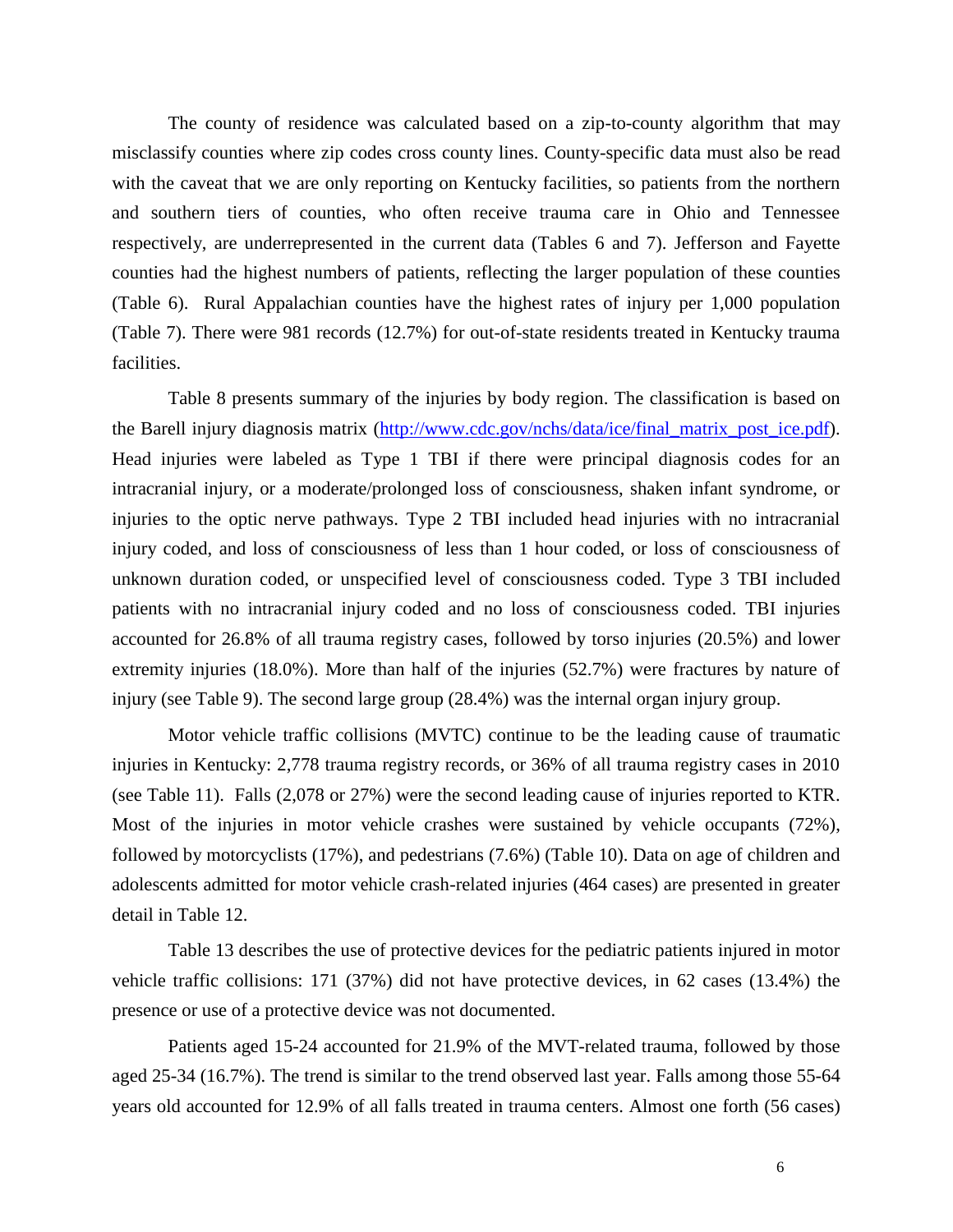of the injuries attributed to being struck by or against an object were experienced by the patients 5-14 years of age. The review of the struck by/against injuries in this group showed that 45% of these injuries were due to striking against or struck accidentally in sports (Ecodes E917.0, E917.5). Half of the assault injuries were among young adults ages 15-34 (Table 14).

Alcohol use beyond legal limits was confirmed by test for 329 (12%) of the unintentional motor vehicle traffic collision injuries and for 148 (22%) of the assaults (Table 15). Illegal use drug was confirmed in 290 (11%) of the MVT collision injuries, in 16% of the unintentional injuries due to other transportation, and in 13% of the assaults (Table 16).

The mode of transportation by inter-facility transfer is available in Table 20. Helicopter ambulance was used in 759 (25.2%) of the inter-facility transfers and in 1,106 (23.9%) of the non-transfer cases. Ground ambulance was used in 4,851 (62.9%) of all trauma patients transported to reporting facilities.

The time from accident to hospital arrival (Table 21) could not be calculated for almost half (43.1%) of the cases, primarily due to missing or unknown time of incident. Some facilities had rates of unavailable information for determining the time to hospital arrival that was as high as 70% to 80% of their cases.

Admission shift is a metric that provides evidence for planning prevention initiatives and staffing trauma care facilities. The busiest time of the day is the 3pm to 11pm shift (Table 22).

The Glasgow coma score (GCS) rates patients with regard to the severity of symptoms associated with brain injury. Detailed information on the first recorded eye, verbal, and motor Glasgow scores in the ED/hospital is presented in Table 23 for pediatric patients under age of 2 years and in Table 24 for patients older than 2 years.

Most trauma patients (80%) were discharged in less than a week, 1.1% stayed between one to four weeks, and 17.8% were treated for more than one month. Details on the length of hospital stay by hospital are presented in Table 25. MVTC were responsible for by far the largest number of aggregated inpatient days (18,783), followed by falls (8,571) and injuries due to other transportation (3,990) (Figure 2).

The primary method of payment was not reported for the cases treated in Marcum and Wallace Memorial Hospital and for almost half of the cases treated in Ephraim McDowell Regional Medical Center. The primary source of payment for the majority of the KO patients was Medicaid (55%), followed by private/commercial insurance (37.4%). The most common primary pay source for trauma patients at the University of Kentucky Medical Center was no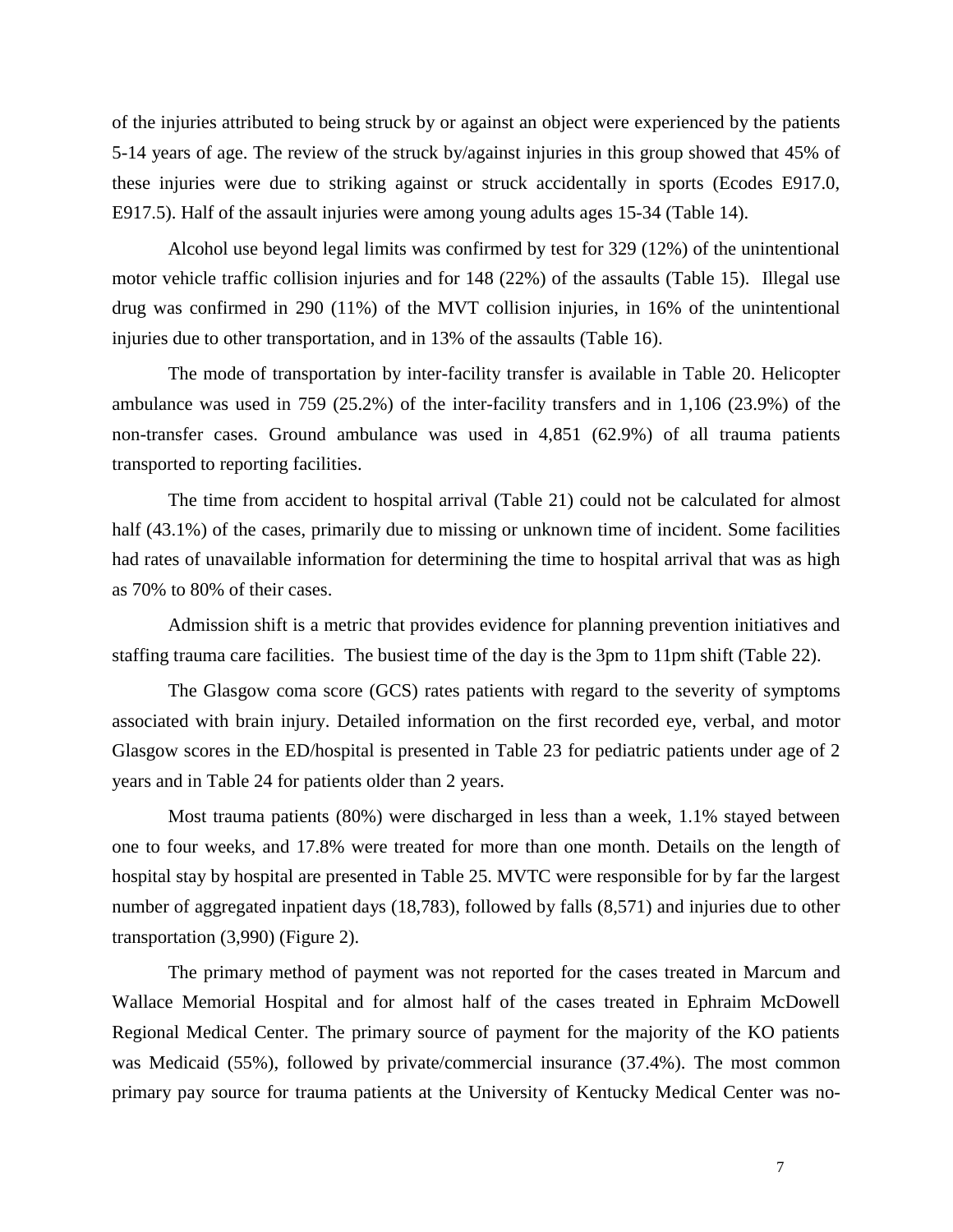fault automobile (34.1%), followed by "self pay" (15.2%), reflecting lack of any third party payment source. "Self pay" was the most common primary method of payment for the trauma cases at the University of Louisville Hospital (32%) and for the patients at St. Joseph Berea (40%). Because "self pay" patients are often medically indigent, the implications of this finding are very serious and warrant further analysis. For more details on primary method of payment see Table 26.

The large majority of trauma patients, 67.6%, were discharged to home with no home services; 10.1% were discharged/transferred to another type of rehabilitation or long-term care facility, 3.9% (302 patients) expired, 2.9% were discharged to a skilled nursing facility, 1.3% went home under home health care, 0.4% were transferred to a short-term general hospital for inpatient care, 0.4% were transferred to an intermediate care facility, and 0.4% left against medical advice. Ten patients were transferred to hospice care. Information on the disposition was not available for 135 of the cases. Table 27 gives more details on the patient discharge status by trauma facility.

The Injury Severity Score (ISS) is an anatomical rating system that provides numerical values for patients with multiple and varying injuries. The National Trauma Data Bank characterizes ISS scores of 1-9 as mild, 10-15 as moderate, 16-24 as severe, and over 24 as very severe. Using this metric, 59.3% of trauma registry injuries were mild, 16.9% moderate, 14.2% severe, and 8% very severe. ISS was missing for 1.6% of the patients. For details by hospital, refer to Table 28.

Finally, because all-terrain vehicle (ATV) injuries are a particular concern in Kentucky, Table 29 presents details on these injuries by severity score and age group.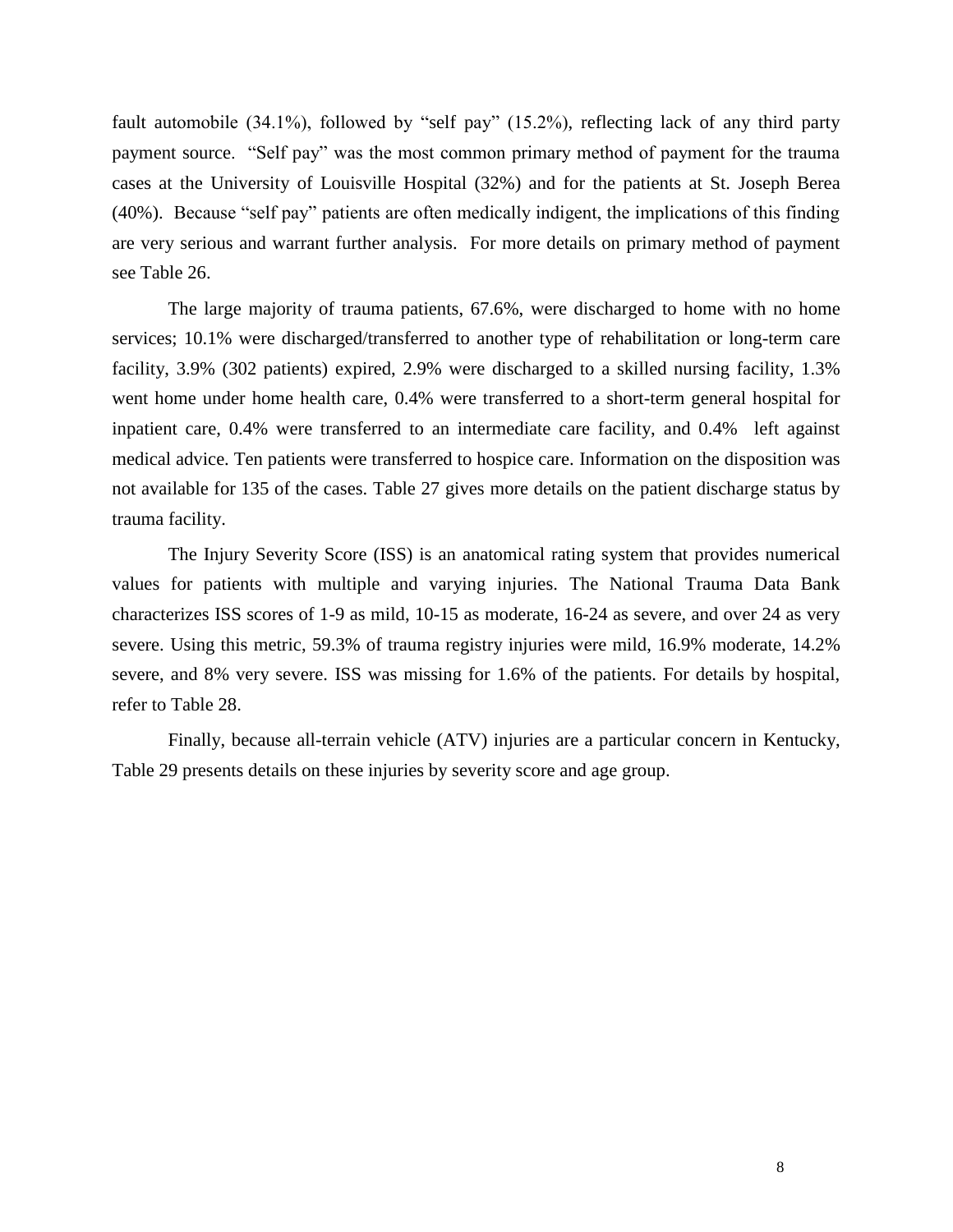# **Tables and Figures**

| Table 1. IVT Traditia Registry patient distribution by hospital<br><b>Facility</b> | N     | $\frac{6}{9}$ |
|------------------------------------------------------------------------------------|-------|---------------|
| <b>St. Joseph Berea</b>                                                            | 40    | 0.52          |
| <b>Frankfort Regional Medical Center</b>                                           | 139   | 1.80          |
| James B. Haggin Memorial Hospital                                                  | 111   | 1.44          |
| <b>Livingston Hospital</b>                                                         | 37    | 0.48          |
| <b>Fort Logan Hospital</b>                                                         | 33    | 0.43          |
| <b>Kosair Children's Hospital</b>                                                  | 851   | 11.04         |
| <b>University of Kentucky Medical Center</b>                                       | 3,146 | 40.81         |
| <b>Taylor Regional Medical Center</b>                                              | 192   | 2.49          |
| <b>University of Louisville Hospital</b>                                           | 2,943 | 38.18         |
| <b>Ephraim McDowell Regional Medical Center</b>                                    | 160   | 2.08          |
| <b>Marcum Wallace Memorial Hospital</b>                                            | 57    | 0.74          |
| <b>Total</b>                                                                       | 7,709 | 100.00        |

<span id="page-8-0"></span>Table 1: KY Trauma Registry patient distribution by hospital

<span id="page-8-1"></span>Table 2: KY Trauma Registry patient distribution by gender

| Gender         | N     | $\frac{0}{0}$ |
|----------------|-------|---------------|
| <b>Female</b>  | 2,676 | 34.71         |
| Male           | 5,031 | 65.27         |
| <b>Missing</b> | 2     | 0.02          |
| <b>Total</b>   | 7,707 | 100.00        |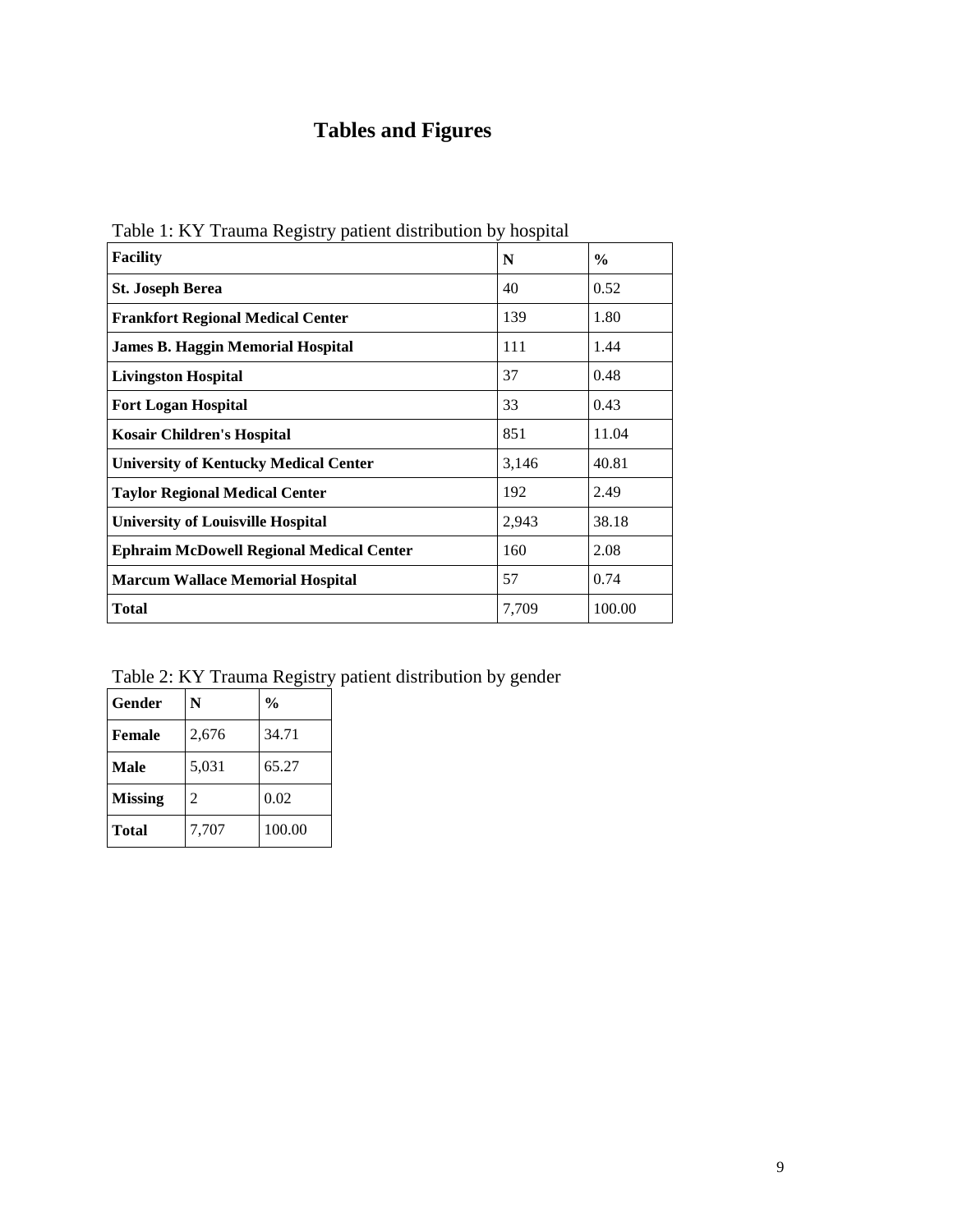|           | <b>Facility</b>                   |               |                                                                        |               |                                                   |               |                        |               |                               |               |                                                |               |
|-----------|-----------------------------------|---------------|------------------------------------------------------------------------|---------------|---------------------------------------------------|---------------|------------------------|---------------|-------------------------------|---------------|------------------------------------------------|---------------|
|           | <b>St. Joseph</b><br><b>Berea</b> |               | <b>Frankfort</b><br><b>Regional</b><br><b>Medical</b><br><b>Center</b> |               | James B.<br>Haggin<br><b>Memorial</b><br>Hospital |               | Livingston<br>Hospital |               | <b>Fort Logan</b><br>Hospital |               | Kosair<br><b>Children's</b><br><b>Hospital</b> |               |
|           | N                                 | $\frac{0}{0}$ | N                                                                      | $\frac{6}{6}$ | N                                                 | $\frac{0}{0}$ | N                      | $\frac{6}{6}$ | N                             | $\frac{6}{6}$ | N                                              | $\frac{6}{6}$ |
| Age       |                                   |               |                                                                        |               |                                                   |               |                        |               |                               |               |                                                |               |
| $1yr$     | $\ast$                            | $\ast$        | $\ast$                                                                 | $\ast$        |                                                   |               | $\ast$                 | *             |                               |               | 96                                             | 11.29         |
| $1-4$     | *                                 | $\ast$        | $\overline{7}$                                                         | 5.04          | 13                                                | 11.93         | $\ast$                 | *             | $\ast$                        | $\ast$        | 229                                            | 26.94         |
| $5-14$    | *                                 | $\ast$        | 10                                                                     | 7.19          | 8                                                 | 7.34          | $\ast$                 | *             | 6                             | 18.18         | 421                                            | 49.53         |
| 15-24     | 5                                 | 12.50         | 17                                                                     | 12.23         | 21                                                | 19.27         | $\ast$                 | *             | 7                             | 21.21         | 104                                            | 12.24         |
| 25-34     | $\ast$                            | $\ast$        | 16                                                                     | 11.51         | 17                                                | 15.60         | $\ast$                 | *             | $\ast$                        | $\ast$        |                                                |               |
| $35 - 44$ | $\ast$                            | $\ast$        | 14                                                                     | 10.07         | 10                                                | 9.17          | $\ast$                 | *             | $\ast$                        | $\ast$        |                                                |               |
| $45 - 54$ | 6                                 | 15.00         | 13                                                                     | 9.35          | 15                                                | 13.76         | $\ast$                 | $\ast$        | $\ast$                        | $\ast$        |                                                |               |
| 55-64     | 5                                 | 12.50         | 16                                                                     | 11.51         | 12                                                | 11.01         | 5                      | 13.51         | $\ast$                        | $\ast$        |                                                |               |
| 65-74     | $\ast$                            | $\ast$        | 20                                                                     | 14.39         | 9                                                 | 8.26          | 6                      | 16.22         | $\ast$                        | $\ast$        |                                                |               |
| 75-84     | $\ast$                            | *             | 18                                                                     | 12.95         | $\ast$                                            | *             | $\overline{7}$         | 18.92         | $\ast$                        | $\ast$        |                                                |               |
| $85+$     | *                                 | $\ast$        | 6                                                                      | 4.32          | $\ast$                                            | $\ast$        | 8                      | 21.62         |                               |               |                                                |               |

<span id="page-9-0"></span>Table 3: KY Trauma Registry patient distribution by age group

|           | <b>Facility (continue)</b>                  |               |                                                                                             |               |                                         |               |                                                                                         |               |                                                                |               |  |
|-----------|---------------------------------------------|---------------|---------------------------------------------------------------------------------------------|---------------|-----------------------------------------|---------------|-----------------------------------------------------------------------------------------|---------------|----------------------------------------------------------------|---------------|--|
|           | Kentucky<br><b>Medical</b><br><b>Center</b> |               | <b>University of</b><br><b>Taylor</b><br><b>Regional</b><br><b>Medical</b><br><b>Center</b> |               | University of<br>Louisville<br>Hospital |               | <b>Ephraim</b><br><b>McDowell</b><br><b>Regional</b><br><b>Medical</b><br><b>Center</b> |               | <b>Marcum</b><br><b>Wallace</b><br><b>Memorial</b><br>Hospital |               |  |
|           | N                                           | $\frac{0}{0}$ | N                                                                                           | $\frac{6}{9}$ | N                                       | $\frac{0}{0}$ | N                                                                                       | $\frac{6}{6}$ | N                                                              | $\frac{6}{9}$ |  |
| Age       |                                             |               |                                                                                             |               |                                         |               |                                                                                         |               |                                                                |               |  |
| $-1yr$    | 44                                          | 1.40          |                                                                                             |               |                                         |               |                                                                                         |               |                                                                |               |  |
| $1-4$     | 128                                         | 4.07          | 8                                                                                           | 4.17          |                                         |               | $\ast$                                                                                  | $\ast$        |                                                                |               |  |
| $5-14$    | 225                                         | 7.15          | 22                                                                                          | 11.46         | 6                                       | 0.20          | $\ast$                                                                                  | $\ast$        | 5                                                              | 8.93          |  |
| $15 - 24$ | 499                                         | 15.86         | 25                                                                                          | 13.02         | 517                                     | 17.57         | 26                                                                                      | 16.25         | 8                                                              | 14.29         |  |
| 25-34     | 500                                         | 15.89         | 17                                                                                          | 8.85          | 524                                     | 17.80         | 8                                                                                       | 5.00          | 11                                                             | 19.64         |  |
| 35-44     | 483                                         | 15.35         | 24                                                                                          | 12.50         | 497                                     | 16.89         | 13                                                                                      | 8.13          | 6                                                              | 10.71         |  |
| 45-54     | 463                                         | 14.72         | 26                                                                                          | 13.54         | 498                                     | 16.92         | 15                                                                                      | 9.38          | 8                                                              | 14.29         |  |
| 55-64     | 354                                         | 11.25         | 24                                                                                          | 12.50         | 380                                     | 12.91         | 15                                                                                      | 9.38          | 5                                                              | 8.93          |  |
| 65-74     | 221                                         | 7.02          | 21                                                                                          | 10.94         | 251                                     | 8.53          | 20                                                                                      | 12.50         | 6                                                              | 10.71         |  |
| 75-84     | 151                                         | 4.80          | 14                                                                                          | 7.29          | 180                                     | 6.12          | 35                                                                                      | 21.88         | $\ast$                                                         | $\ast$        |  |
| $85+$     | 78                                          | 2.48          | 11                                                                                          | 5.73          | 90                                      | 3.06          | 25                                                                                      | 15.63         | *                                                              | $\ast$        |  |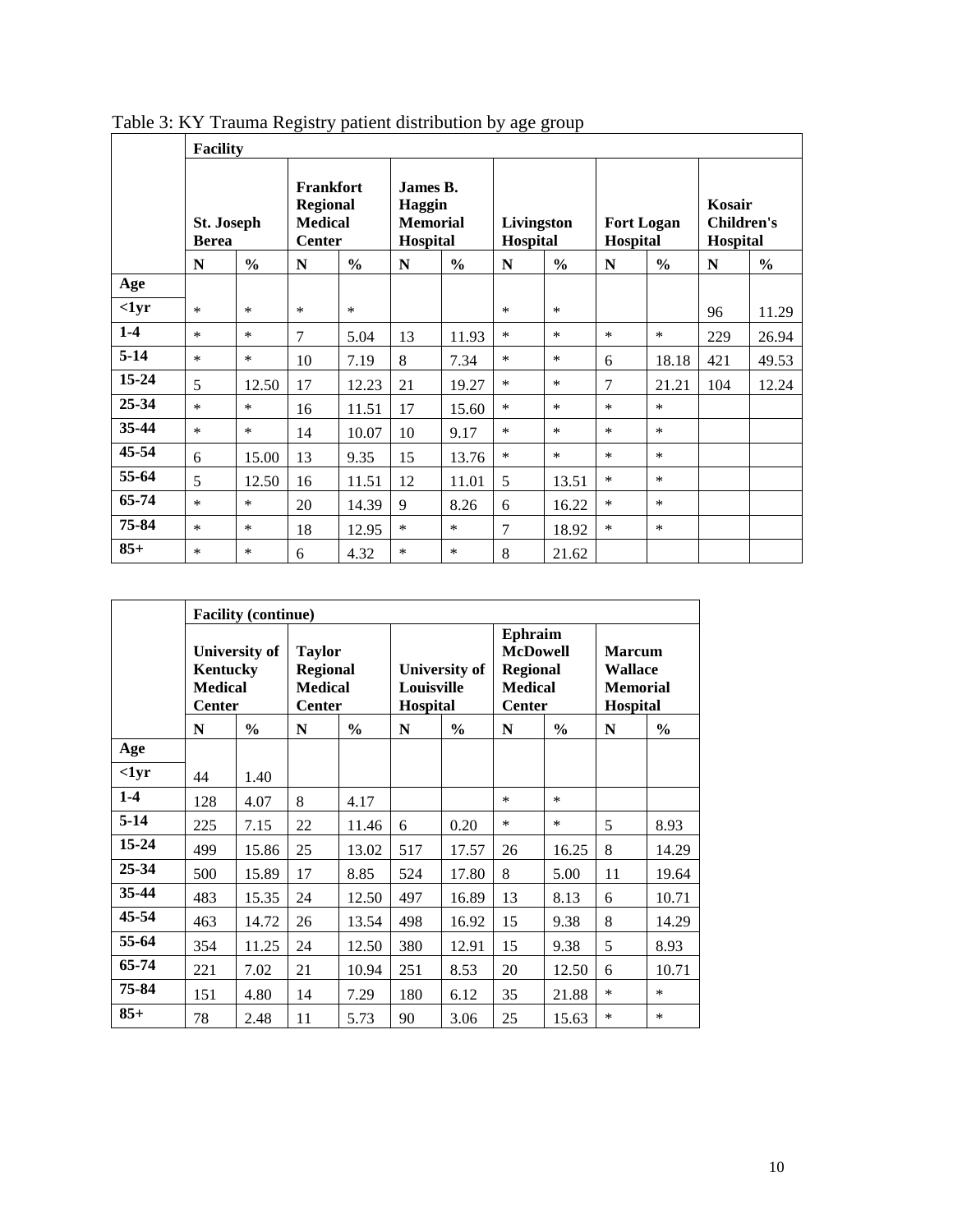|                                                  | <b>Ethnicity</b>             |                                  |                |              |  |  |  |
|--------------------------------------------------|------------------------------|----------------------------------|----------------|--------------|--|--|--|
| Race                                             | <b>Hispanic</b><br>or Latino | <b>Not Hispanic</b><br>or Latino | <b>Missing</b> | <b>Total</b> |  |  |  |
| <b>Asian</b>                                     | $\ast$                       | 10                               | 8              | 19           |  |  |  |
| <b>Other Race</b>                                | 144                          | 21                               | 12             | 177          |  |  |  |
| <b>American Indian</b>                           | $\Omega$                     | $\ast$                           | $\ast$         | 5            |  |  |  |
| <b>Native Hawaiian or Other Pacific Islander</b> | 6                            | 21                               | $\ast$         | 28           |  |  |  |
| <b>Black or African American</b>                 | $\theta$                     | 519                              | 178            | 697          |  |  |  |
| White                                            | 28                           | 5,552                            | 1,180          | 6,760        |  |  |  |
| <b>Missing</b>                                   | 5                            | $\ast$                           | 14             | 23           |  |  |  |
| <b>Total</b>                                     | 184                          | 6,131                            | 1,394          | 7,709        |  |  |  |

<span id="page-10-0"></span>

| Table 4: KY Trauma Registry patients by race and ethnicity |  |  |
|------------------------------------------------------------|--|--|
|                                                            |  |  |

|                                                 | <b>Month</b> |          |          |          |        |        |        |                |          |          |          |          |              |
|-------------------------------------------------|--------------|----------|----------|----------|--------|--------|--------|----------------|----------|----------|----------|----------|--------------|
| <b>Facility</b>                                 | 01           | 02       | 03       | 04       | 05     | 06     | 07     | 08             | 09       | 10       | 11       | 12       | <b>Total</b> |
| <b>St. Joseph Berea</b>                         | *            | 5        | $\Omega$ | $\ast$   | *      | $\ast$ | *      | 5              | 5        | $\ast$   | $\ast$   | *        | 40           |
| <b>Frankfort Regional Medical Center</b>        | 18           | 15       | 10       | 21       | 32     | 25     | 8      | 10             | $\Omega$ | $\Omega$ | $\Omega$ | $\Omega$ | 139          |
| <b>James B. Haggin Memorial Hospital</b>        | $\Omega$     | $\Omega$ | $\Omega$ | $\Omega$ | *      | 9      | 6      | $\overline{7}$ | 11       | 14       | 33       | 30       | 111          |
| <b>Livingston Hospital</b>                      | 7            | $\ast$   | $\ast$   | $\ast$   | $\ast$ | $\ast$ | *      | 5              | $\ast$   | *        | 5        | *        | 37           |
| <b>Fort Logan Hospital</b>                      | $\ast$       | $\ast$   | $\ast$   | $\Omega$ | 8      | $\ast$ | $\ast$ | 6              | $\ast$   | 5        | $\ast$   | $\Omega$ | 33           |
| <b>Kosair Children's Hospital</b>               | 62           | 45       | 82       | 71       | 95     | 73     | 82     | 68             | 80       | 89       | 59       | 45       | 851          |
| <b>University of Kentucky Medical Center</b>    | 199          | 157      | 209      | 271      | 292    | 288    | 284    | 330            | 343      | 320      | 245      | 208      | 3,146        |
| <b>Taylor Regional Medical Center</b>           | 20           | 7        | 9        | 20       | 25     | 16     | 13     | 21             | 17       | 15       | 15       | 14       | 192          |
| <b>University of Louisville Hospital</b>        | 197          | 153      | 218      | 237      | 231    | 269    | 270    | 324            | 274      | 301      | 238      | 231      | 2,943        |
| <b>Ephraim McDowell Regional Medical Center</b> | 12           | 12       | 14       | 14       | 18     | 12     | 14     | 15             | 17       | 7        | 10       | 15       | 160          |
| Marcum Wallace Memorial Hospital                | *            | *        | $\theta$ | $\ast$   | 11     | 8      | *      | 12             | 7        | $\ast$   | *        | 7        | 57           |
| <b>Total</b>                                    | 523          | 398      | 544      | 642      | 720    | 705    | 683    | 803            | 760      | 758      | 615      | 558      | 7,709        |

## <span id="page-10-1"></span>Table 5: KY Trauma Registry patient distribution by month of hospital arrival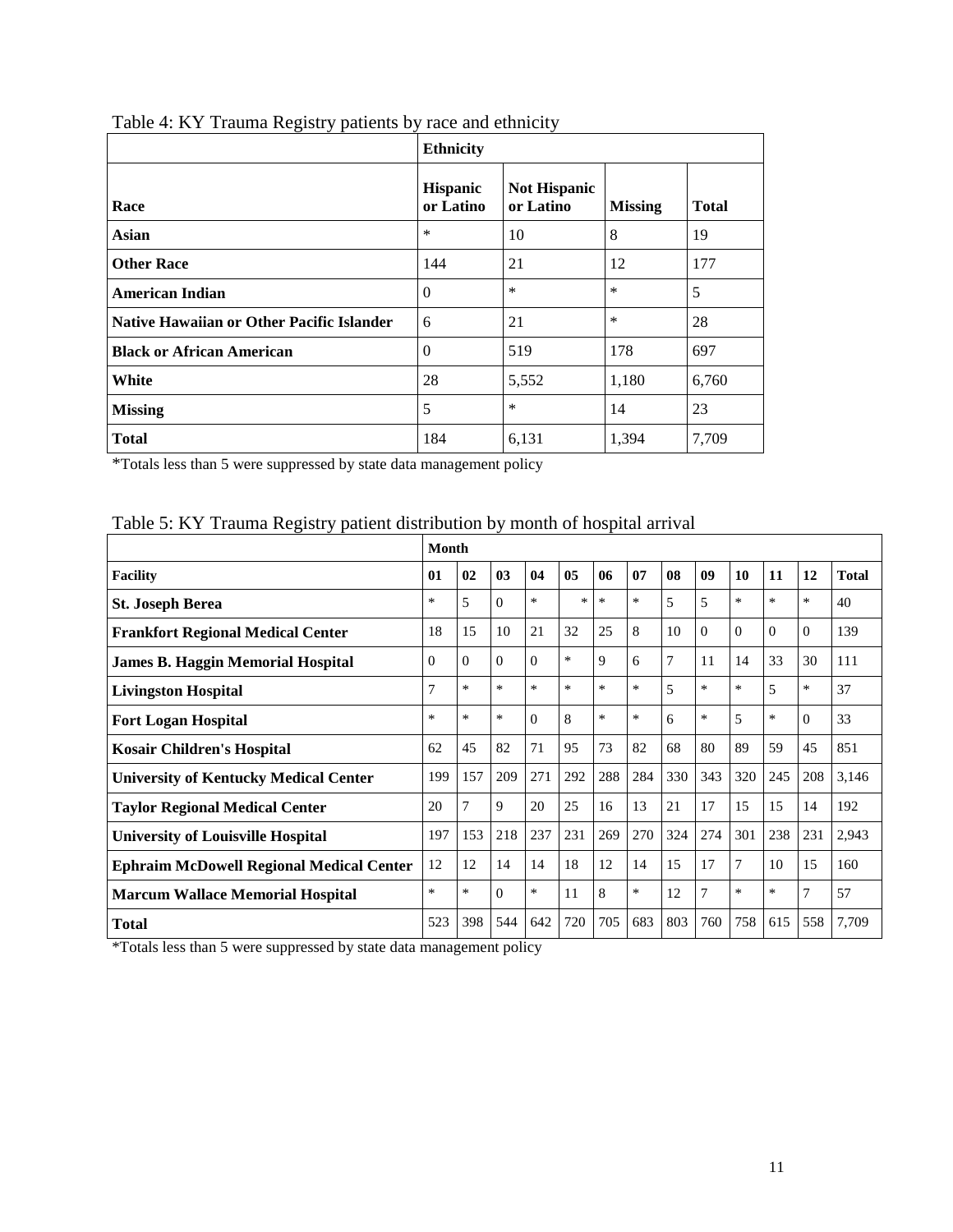| #              | <b>Patient County of</b><br><b>Residence</b> | <b>Cases</b> | % of KY Residents<br><b>Treated in KY</b><br><b>Trauma Registry</b><br><b>Facilities</b> | Rate per 1,000<br>Population |
|----------------|----------------------------------------------|--------------|------------------------------------------------------------------------------------------|------------------------------|
| $\mathbf{1}$   | Jefferson                                    | 1,639        | 20.7%                                                                                    | 2.2                          |
| $\overline{c}$ | Fayette                                      | 503          | 6.4%                                                                                     | 1.7                          |
| $\overline{3}$ | Hardin                                       | 193          | 2.4%                                                                                     | 1.8                          |
| $\overline{4}$ | Taylor                                       | 184          | 2.3%                                                                                     | 7.5                          |
| 5              | Madison                                      | 180          | 2.3%                                                                                     | 2.2                          |
| 6              | Mercer                                       | 170          | 2.1%                                                                                     | 8.0                          |
| $\overline{7}$ | Franklin                                     | 136          | 1.7%                                                                                     | 2.8                          |
| 8              | Laurel                                       | 136          | 1.7%                                                                                     | 2.3                          |
| 9              | Pulaski                                      | 127          | 1.6%                                                                                     | 2.0                          |
| 10             | Bullitt                                      | 125          | 1.6%                                                                                     | 1.7                          |

<span id="page-11-0"></span>Table 6: Top 10 KY counties by number of trauma registry cases

<span id="page-11-1"></span>Table 7: KY Trauma Registry Top 10 county rates

|                | <b>Patient County of</b><br><b>Residence</b> | <b>Cases</b> | % of KY cases | Rate per 1,000<br>population |
|----------------|----------------------------------------------|--------------|---------------|------------------------------|
| $\overline{1}$ | Mercer                                       | 170          | 2.1%          | 8.0                          |
| $\overline{c}$ | Taylor                                       | 184          | 2.3%          | 7.5                          |
| 3              | Estill                                       | 85           | 1.1%          | 5.8                          |
| $\overline{4}$ | Owsley                                       | 26           | 0.3%          | 5.5                          |
| 5              | Lincoln                                      | 125          | 1.6%          | 5.1                          |
| 6              | Clay                                         | 101          | 1.3%          | 4.6                          |
| 7              | Lee                                          | 36           | 0.5%          | 4.6                          |
| $\overline{8}$ | Wolfe                                        | 32           | 0.4%          | 4.4                          |
| 9              | Boyle                                        | 119          | 1.5%          | 4.2                          |
| 10             | Garrard                                      | 64           | 0.8%          | 3.8                          |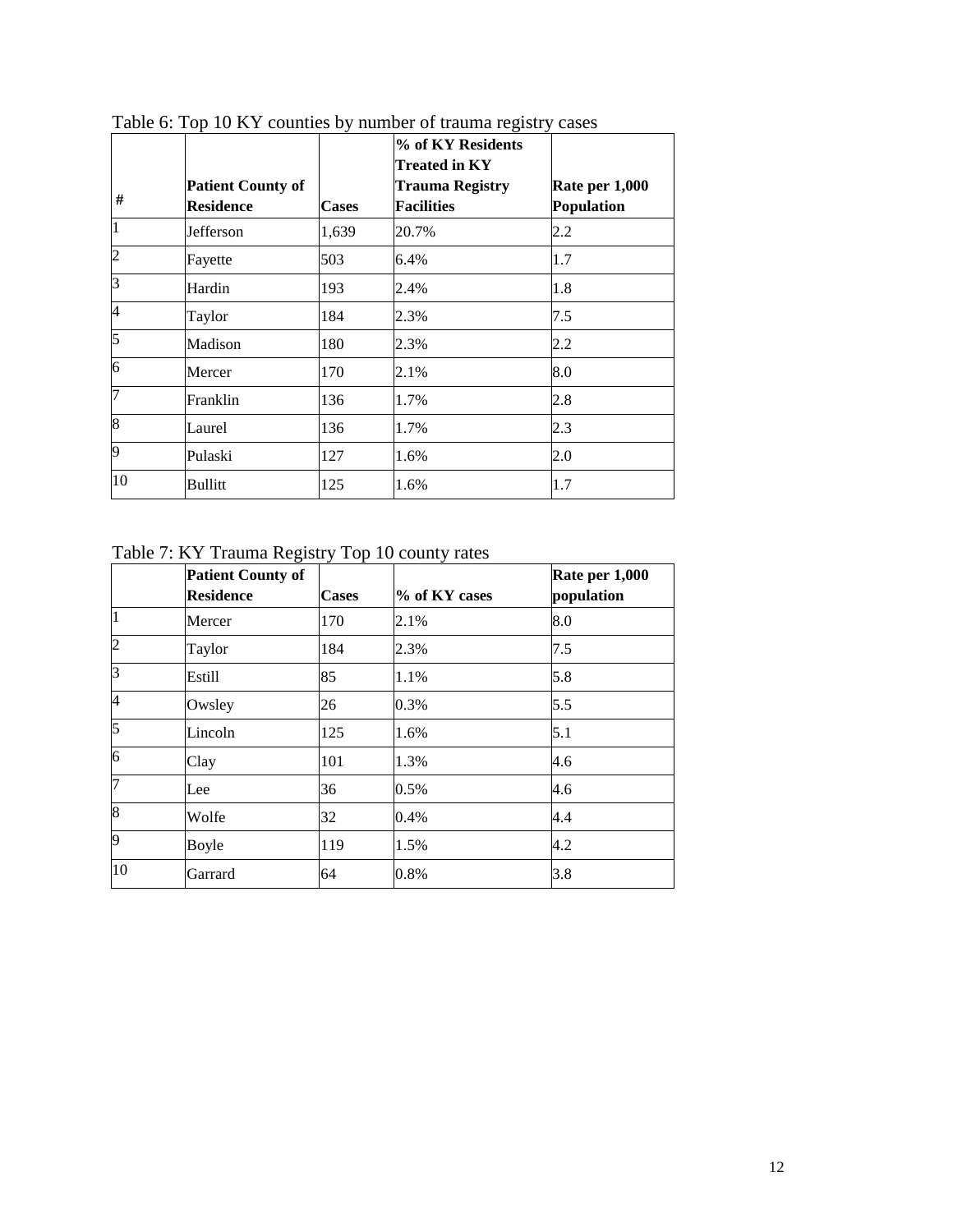|                           | <b>Injuries by Body Region</b>                            | ${\bf N}$                       | $\frac{0}{0}$ |        |
|---------------------------|-----------------------------------------------------------|---------------------------------|---------------|--------|
|                           |                                                           | Type 1 TBI                      | 1,262         | 16.49  |
| <b>Head and Neck</b>      | <b>Traumatic</b>                                          | Type 2 TBI                      | 656           | 8.57   |
|                           | Brain<br>Injury<br>(TBI)                                  | Type 3 TBI                      | 135           | 1.76   |
|                           |                                                           | Other Head                      | 142           | 1.86   |
|                           | Other head, face                                          | Face                            | 416           | 5.44   |
|                           |                                                           | Eye                             | 28            | 0.37   |
|                           | and neck                                                  | Neck                            | 56            | 0.73   |
|                           |                                                           | Head, Face and Neck Unspecified | 27            | 0.35   |
|                           |                                                           | <b>Cervical SCI</b>             | 49            | 0.64   |
|                           |                                                           | Thoracic/Dorsal SCI             | 17            | 0.22   |
|                           |                                                           | Lumbar SCI                      | 6             | 0.08   |
|                           |                                                           | Sacrum Coccyx SCI               | $\ast$        | $\ast$ |
|                           | Spinal Cord<br>(SCI)                                      | Spine+ Back unspecified SCI     | 5             | 0.07   |
|                           |                                                           | Cervical VCI                    | 258           | 3.37   |
|                           |                                                           | Thoracic /Dorsal VCI            | 117           | 1.53   |
|                           | $\frac{\text{Vertical}}{\text{Column}}$<br>$(\text{VCI})$ | Lumbar VCI                      | 135           | 1.76   |
| Spine and back            |                                                           | Sacrum Coccyx VCI               | 18            | 0.24   |
|                           |                                                           | Chest (Thorax)                  | 892           | 11.66  |
|                           |                                                           | Abdomen                         | 388           | 5.07   |
|                           |                                                           | Pelvis and Urogenital           | 231           | 3.02   |
|                           |                                                           | Trunk                           | 31            | 0.41   |
| <b>Lorso</b>              | <b>Torso</b>                                              | <b>Back and Buttock</b>         | 27            | 0.35   |
|                           |                                                           | Shoulder and upper arm          | 500           | 6.53   |
|                           |                                                           | Forearm and elbow               | 322           | 4.21   |
|                           |                                                           | Wrist, hand and fingers         | 249           | 3.25   |
|                           | Upper                                                     | Other and unspecified           | 58            | 0.76   |
|                           |                                                           | Hip                             | 249           | 3.25   |
|                           |                                                           | Upper leg and thigh             | 289           | 3.78   |
|                           |                                                           | Knee                            | 35            | 0.46   |
| Extremities               |                                                           | Lower leg and ankle             | 557           | 7.28   |
|                           | <b>LOWET</b>                                              | Foot and toes                   | 155           | 2.03   |
|                           |                                                           | Other and unspecified           | 90            | 1.18   |
|                           |                                                           | Other/multiple                  | $\ast$        | $\ast$ |
|                           | specified<br>and un-<br>Other                             | <b>Unspecified</b> site         | 240           | 3.14   |
| Unclassifiable<br>by site | System<br>wide                                            | System-wide & late effects      | 10            | 0.13   |

<span id="page-12-0"></span>Table 8: Injuries by Body Region

Note: Diagnosis codes were missing for 56 cases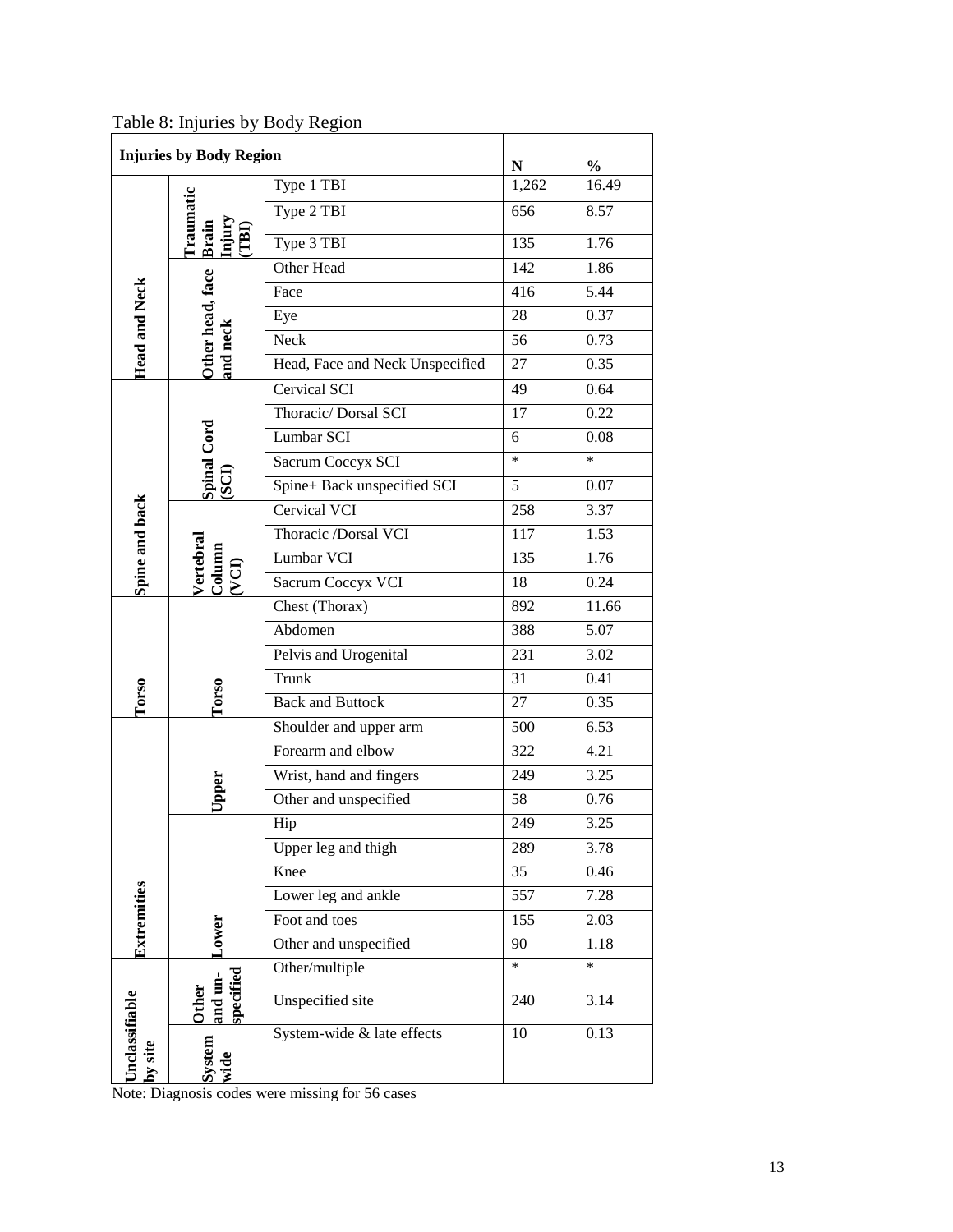| <b>Nature of Injury</b>    | N     | $\frac{0}{0}$ |
|----------------------------|-------|---------------|
| <b>Fractures</b>           | 4,032 | 52.69         |
| <b>Dislocation</b>         | 102   | 1.33          |
| Sprains & Strains          | 59    | 0.77          |
| <b>Internal Organ</b>      | 2,173 | 28.39         |
| Open Wounds                | 639   | 8.35          |
| <b>Amputations</b>         | 64    | 0.84          |
| <b>Blood Vessels</b>       | 75    | 0.98          |
| Crushing                   | 18    | 0.24          |
| <b>Burns</b>               | 322   | 4.21          |
| <b>Nerves</b>              | 20    | 0.26          |
| <b>Unspecified</b>         | 139   | 1.82          |
| System Wide & Late Effects | 10    | 0.13          |

<span id="page-13-0"></span>Table 9: Injuries by Nature of Injury

Note: Diagnosis codes were missing for 56 cases

| Role in motor vehicle collision | <b>Number</b> |
|---------------------------------|---------------|
| Occupant                        | 1,975         |
| Motorcyclist                    | 471           |
| Pedal cyclist                   | 41            |
| Pedestrian                      | 211           |
| <b>Unknown</b>                  | 59            |
| Other                           | 21            |
| <b>Total</b>                    | 2,778         |

<span id="page-13-1"></span>Table 10: KY Trauma Registry patients injured in motor vehicle traffic collisions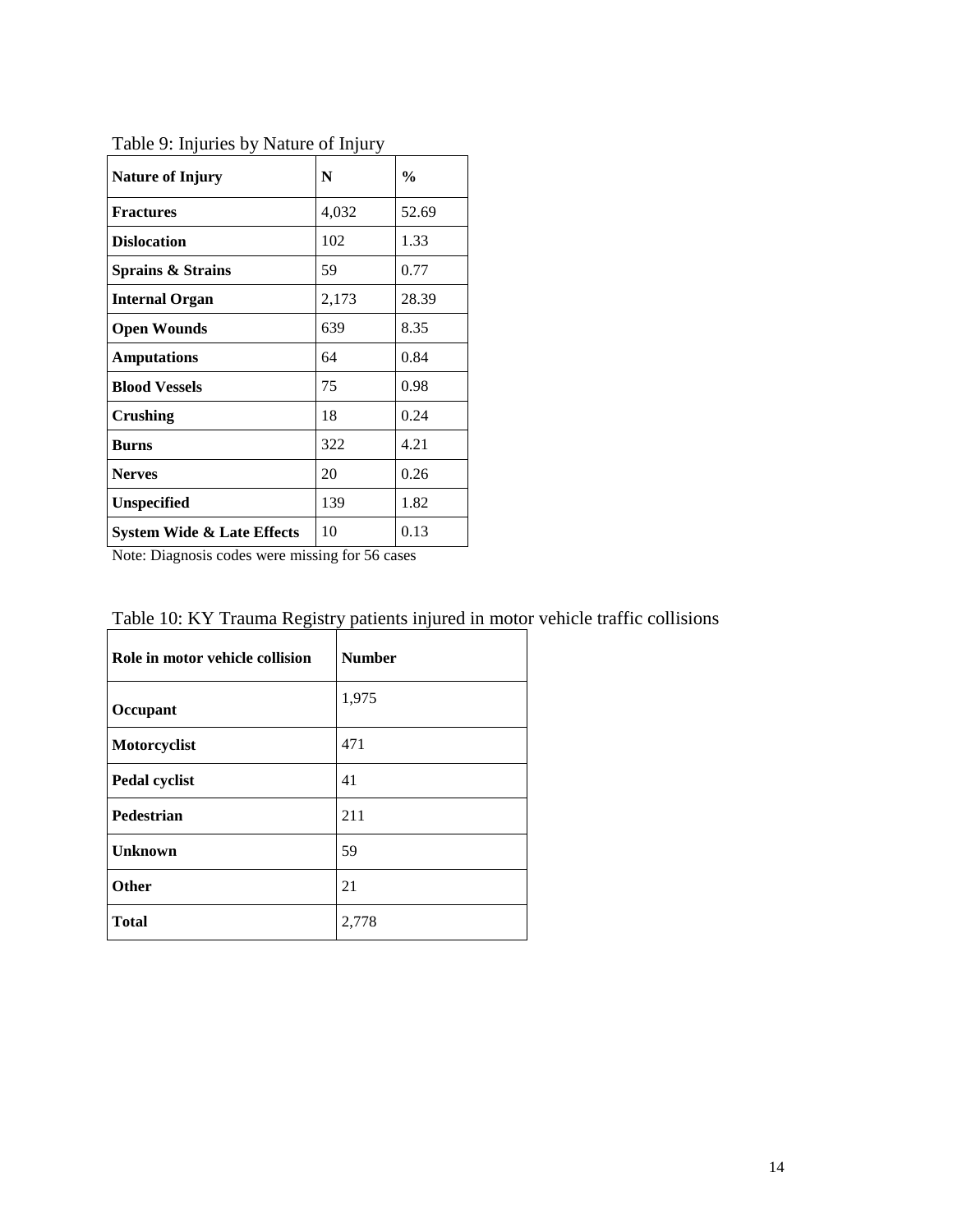|                                  | <b>Intent</b>        |                    |                               |              |  |  |
|----------------------------------|----------------------|--------------------|-------------------------------|--------------|--|--|
| Cause                            | <b>Unintentional</b> | <b>Intentional</b> | Other/<br><b>Undetermined</b> | <b>Total</b> |  |  |
| Motor vehicle traffic collisions | 2,758                | $\overline{7}$     | 13                            | 2,778        |  |  |
| <b>Firearm</b>                   | 64                   | 284                | 28                            | 376          |  |  |
| <b>Poisoning</b>                 | $\ast$               | $\ast$             | $\overline{0}$                | $\ast$       |  |  |
| <b>Falls</b>                     | 2,069                | 6                  | $\overline{3}$                | 2,078        |  |  |
| <b>Suffocation</b>               | $\overline{0}$       | $\ast$             | $\overline{0}$                | $\ast$       |  |  |
| <b>Drowning</b>                  | 11                   | $\boldsymbol{0}$   | $\overline{0}$                | 11           |  |  |
| Fire/burn                        | 270                  | 5                  | 8                             | 283          |  |  |
| <b>Cut/pierce</b>                | 107                  | 218                | $\ast$                        | 328          |  |  |
| <b>Struck by/against</b>         | 254                  | 203                | $\ast$                        | 459          |  |  |
| <b>Machinery</b>                 | 129                  | $\overline{0}$     | $\overline{0}$                | 129          |  |  |
| Other pedal cycle                | 91                   | $\boldsymbol{0}$   | $\overline{0}$                | 91           |  |  |
| Other pedestrian                 | 34                   | $\overline{0}$     | $\mathbf{0}$                  | 34           |  |  |
| <b>Other transportation</b>      | 712                  | $\boldsymbol{0}$   | $\boldsymbol{0}$              | 712          |  |  |
| Natural/environmental            | 85                   | $\boldsymbol{0}$   | $\ast$                        | 86           |  |  |
| <b>Overexertion</b>              | 20                   | $\overline{0}$     | $\overline{0}$                | 20           |  |  |
| <b>Other specified</b>           | 99                   | 72                 | $\ast$                        | 172          |  |  |
| <b>NEC</b>                       | 16                   | 18                 | $\ast$                        | 35           |  |  |
| Not specified                    | 23                   | 33                 | 14                            | 70           |  |  |
| <b>Missing Ecode</b>             |                      |                    |                               | 39           |  |  |
| <b>Total</b>                     | 6,745                | 851                | 74                            | 7,709        |  |  |

<span id="page-14-0"></span>Table 11: KY Trauma Registry injuries by cause and intent of injury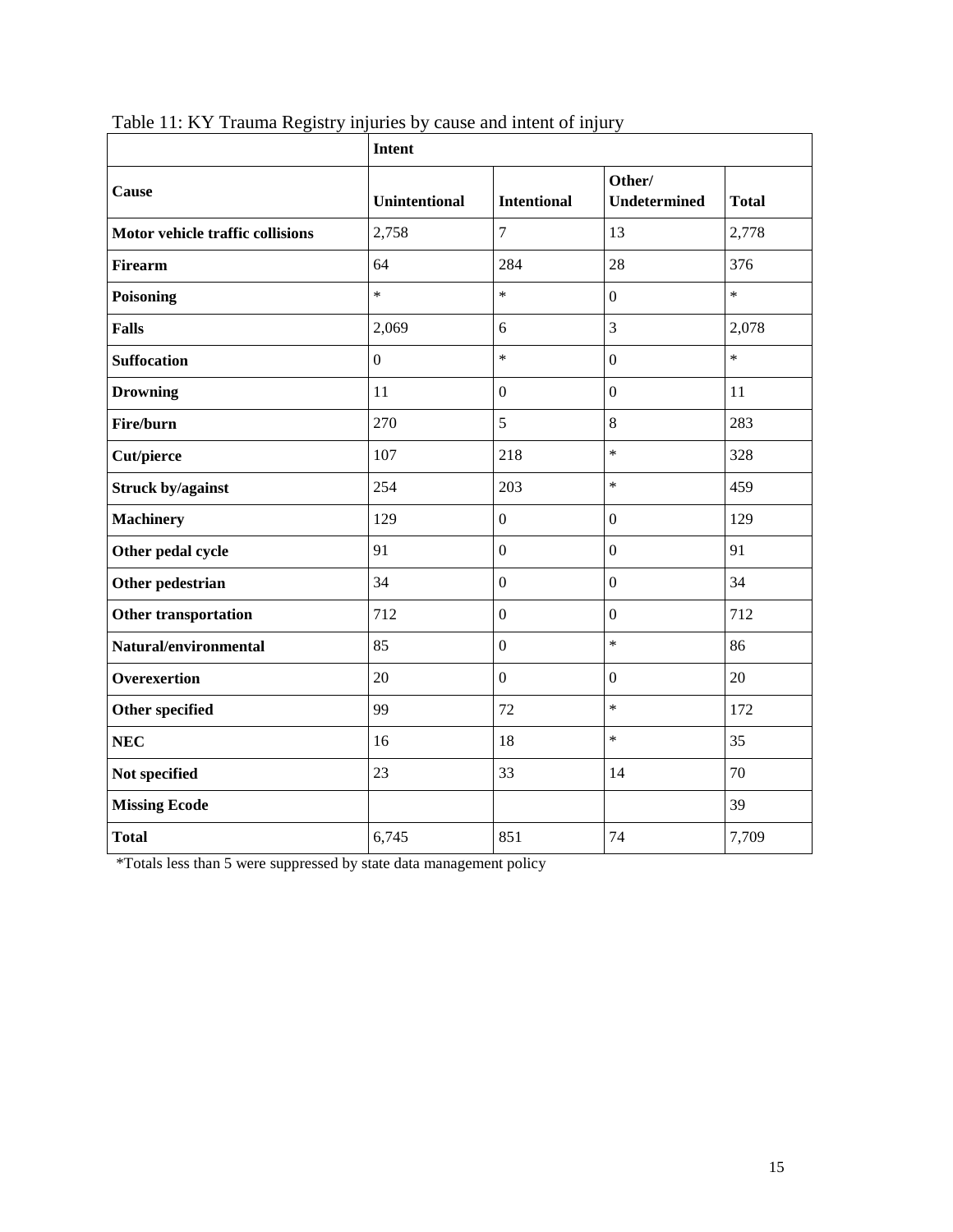| Age in<br>years         | <b>Number of patients</b><br>in motor vehicle<br>traffic collision | Percent of all pediatric<br>motor vehicle traffic<br>collision cases | Percent of all trauma<br>registry cases for this age |
|-------------------------|--------------------------------------------------------------------|----------------------------------------------------------------------|------------------------------------------------------|
| $ 0\rangle$             | $\overline{7}$                                                     | 1.51                                                                 | 4.83                                                 |
| 1                       | 9                                                                  | 1.94                                                                 | 7.63                                                 |
| $\overline{\mathbf{c}}$ | 9                                                                  | 1.94                                                                 | 8.49                                                 |
| 3                       | 14                                                                 | 3.02                                                                 | 15.91                                                |
| $\overline{\mathbf{4}}$ | 16                                                                 | 3.45                                                                 | 19.28                                                |
| 5                       | 15                                                                 | 3.23                                                                 | 20.00                                                |
| 6                       | 14                                                                 | 3.02                                                                 | 18.67                                                |
| 7                       | 12                                                                 | 2.59                                                                 | 17.14                                                |
| 8                       | 15                                                                 | 3.23                                                                 | 25.86                                                |
| 9                       | 14                                                                 | 3.02                                                                 | 20.00                                                |
| 10                      | 22                                                                 | 4.74                                                                 | 36.67                                                |
| 11                      | 15                                                                 | 3.23                                                                 | 26.32                                                |
| 12                      | 14                                                                 | 3.02                                                                 | 23.33                                                |
| 13                      | 22                                                                 | 4.74                                                                 | 22.00                                                |
| 14                      | 25                                                                 | 5.39                                                                 | 29.41                                                |
| 15                      | 22                                                                 | 4.74                                                                 | 28.21                                                |
| 16                      | 68                                                                 | 14.66                                                                | 57.63                                                |
| 17                      | 73                                                                 | 15.73                                                                | 57.03                                                |
| 18                      | 78                                                                 | 16.81                                                                | 56.52                                                |
| <b>Total</b>            | 464                                                                | 100.00                                                               | 27.10                                                |

<span id="page-15-0"></span>Table 12: Pediatric KY Trauma Registry patients in MVTC by age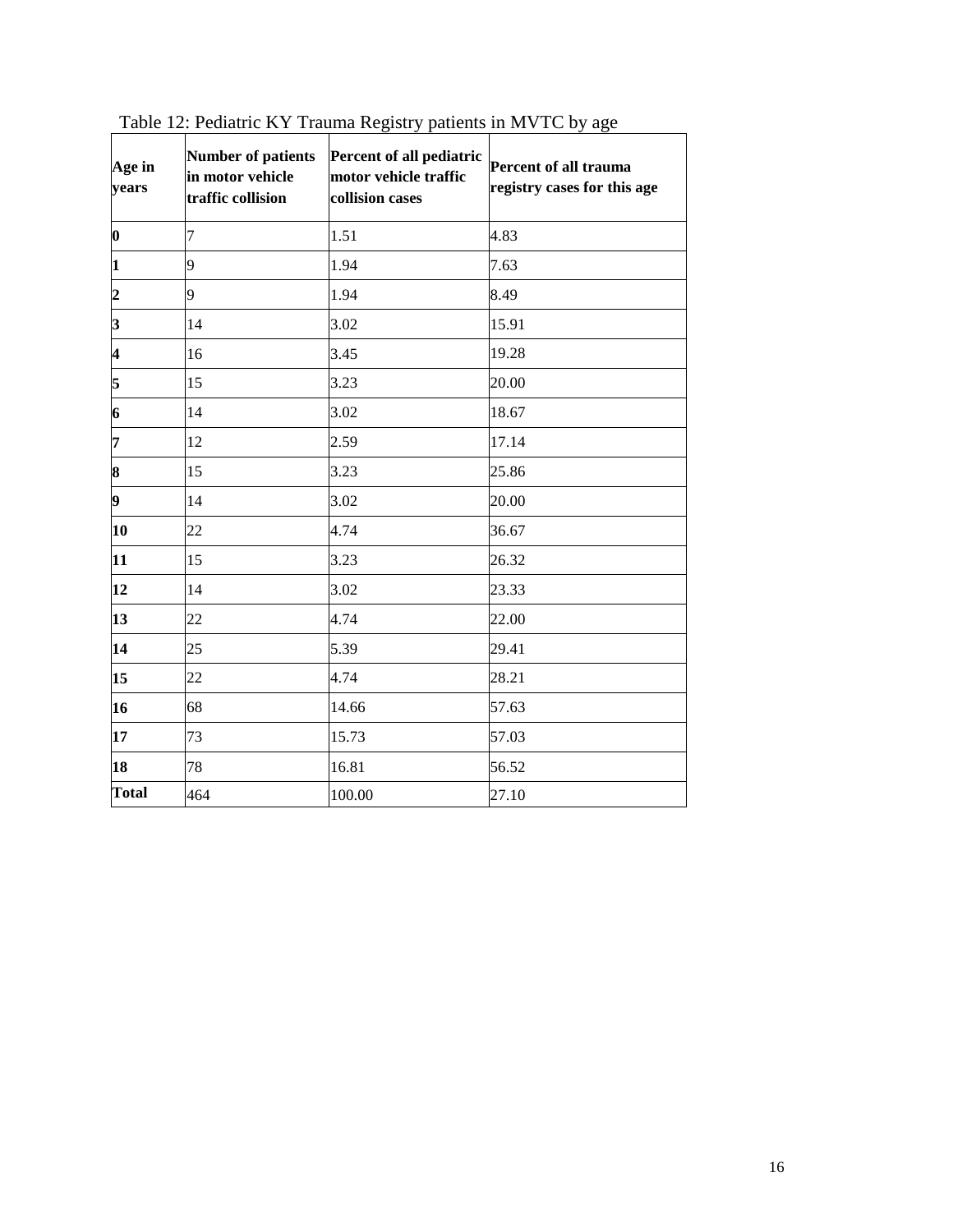|                                                             |                  | <b>Age Category</b> |          |          |              |              |  |  |
|-------------------------------------------------------------|------------------|---------------------|----------|----------|--------------|--------------|--|--|
| <b>Protective Device</b>                                    | $1yr$            | $1-4yr$             | $5 - 8$  | $9-14$   | $15-18$      | <b>Total</b> |  |  |
| <b>None</b>                                                 | ∗                | 6                   | 20       | 43       | 101          | 171          |  |  |
| <b>Shoulder Belt</b>                                        | $\Omega$         | $\theta$            | $\ast$   | $\Omega$ | $\Omega$     | *            |  |  |
| <b>Lap Belt</b>                                             | $\ast$           | 9                   | 6        | 12       | 26           | 54           |  |  |
| Lap & Shoulder Belt                                         | $\Omega$         | $\ast$              | 6        | 22       | 48           | 80           |  |  |
| Lap Belt, Child Restraint (booster seat, child car<br>seat) | $\ast$           | $\ast$              | $\ast$   | $\Omega$ | $\Omega$     | 6            |  |  |
| <b>Lap Belt, Airbag Present</b>                             | $\Omega$         | $\Omega$            | $\Omega$ | $\ast$   | 5            | 7            |  |  |
| Child Restraint (booster seat, child car seat)              | 3                | 19                  | 1        | $\Omega$ | $\Omega$     | 23           |  |  |
| Helmet (e.g., bicycle, skiing, motorcycle)                  | $\Omega$         | $\overline{0}$      | $\Omega$ | 7        | $\ast$       | 11           |  |  |
| <b>Airbag Present</b>                                       | $\Omega$         | $\Omega$            | $\Omega$ | $\ast$   | $\mathbf{Q}$ | 10           |  |  |
| <b>None, Airbag Present</b>                                 | $\Omega$         | $\Omega$            | $\Omega$ | $\Omega$ | $\ast$       | *            |  |  |
| <b>Lap Belt, Airbag Present</b>                             | $\Omega$         | $\Omega$            | $\ast$   | $\theta$ | 6            | 7            |  |  |
| Protective Clothing (e.g., padded leather pants)            | $\boldsymbol{0}$ | $\Omega$            | $\Omega$ | $\Omega$ | $\ast$       | *            |  |  |
| <b>Not Applicable</b>                                       | $\Omega$         | $\ast$              | $\ast$   | 6        | 15           | 29           |  |  |
| <b>Not documented</b>                                       | $\Omega$         | $\ast$              | 15       | 19       | 24           | 62           |  |  |
| <b>Total</b>                                                | 7                | 48                  | 56       | 112      | 241          | 464          |  |  |

<span id="page-16-0"></span>Table 13: Pediatric KY Trauma Registry patients in motor vehicle traffic collisions, by age and protective device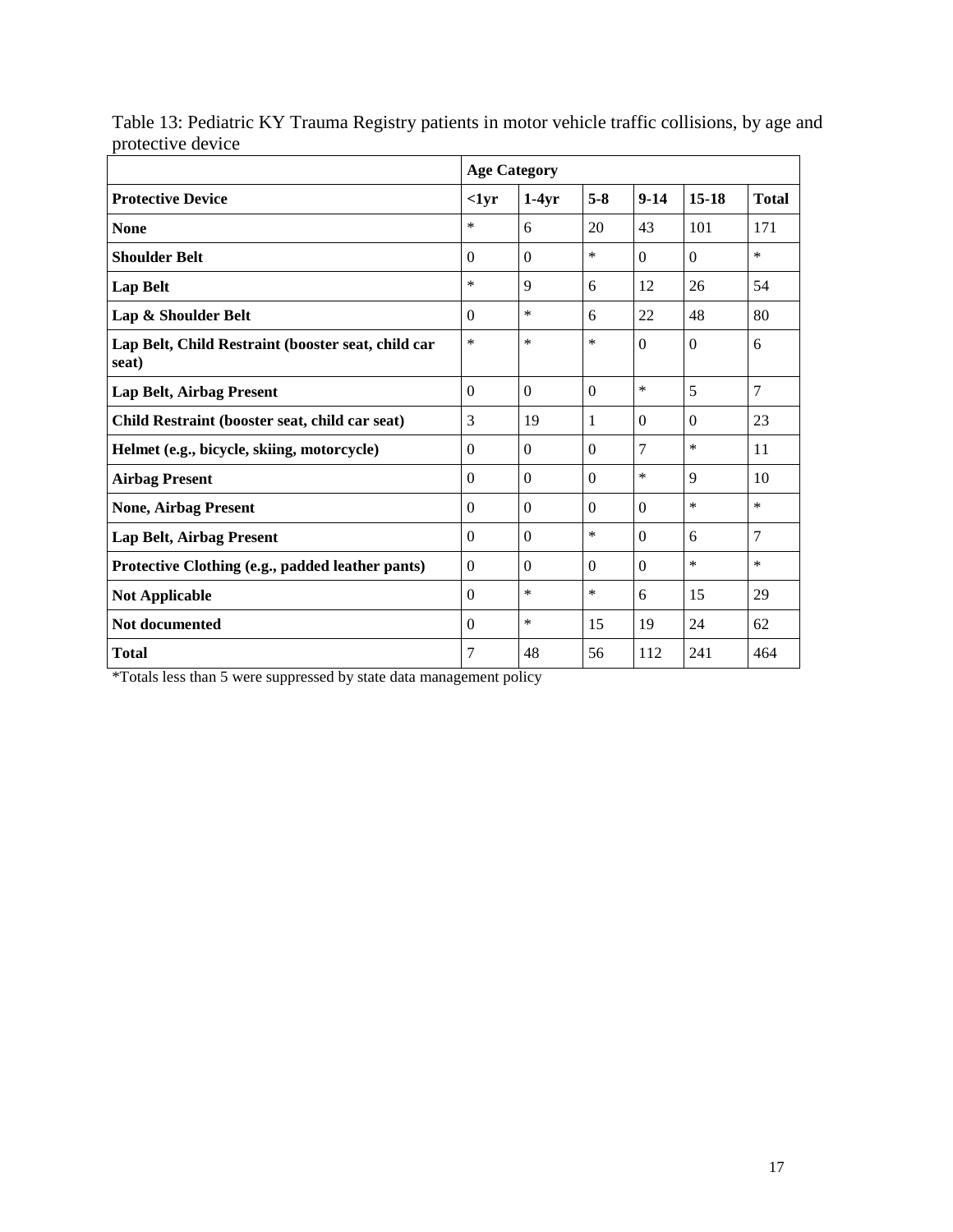|               | <b>Unintentional Injuries</b>                 |               |                                        |                                      |     |               |                |               |     | <b>Intentional</b> |                |               |                |  |
|---------------|-----------------------------------------------|---------------|----------------------------------------|--------------------------------------|-----|---------------|----------------|---------------|-----|--------------------|----------------|---------------|----------------|--|
|               | <b>Motor vehicle</b><br>traffic<br>collisions |               | <b>Other</b><br>transport.<br>injuries | <b>Struck</b><br>Falls<br>by/against |     |               |                |               |     | All other          |                |               | <b>Assault</b> |  |
|               | N                                             | $\frac{0}{0}$ | N                                      | $\frac{0}{0}$                        | N   | $\frac{0}{0}$ | N              | $\frac{0}{0}$ | N   | $\frac{0}{0}$      | N              | $\frac{0}{0}$ |                |  |
| Age           |                                               |               |                                        |                                      |     |               |                |               |     |                    |                |               |                |  |
| $\langle$ 1yr | $\overline{7}$                                | 0.25          | $\ast$                                 | *                                    | 63  | 3.04          | 9              | 3.54          | 24  | 1.94               | 41             | 6.06          |                |  |
| $1-4yr$       | 48                                            | 1.74          | 11                                     | 1.54                                 | 168 | 8.12          | 20             | 7.87          | 131 | 10.57              | 17             | 2.51          |                |  |
| $5-14yr$      | 168                                           | 6.09          | 83                                     | 11.66                                | 241 | 11.65         | 56             | 22.05         | 155 | 12.51              | $\overline{7}$ | 1.03          |                |  |
| 15-24         | 604                                           | 21.90         | 152                                    | 21.35                                | 117 | 5.65          | 45             | 17.72         | 155 | 12.51              | 158            | 23.34         |                |  |
| 25-34         | 460                                           | 16.68         | 127                                    | 17.84                                | 137 | 6.62          | 25             | 9.84          | 176 | 14.21              | 177            | 26.14         |                |  |
| 35-44         | 428                                           | 15.52         | 108                                    | 15.17                                | 157 | 7.59          | 29             | 11.42         | 201 | 16.22              | 134            | 19.79         |                |  |
| 45-54         | 419                                           | 15.19         | 101                                    | 14.19                                | 235 | 11.36         | 26             | 10.24         | 172 | 13.88              | 94             | 13.88         |                |  |
| 55-64         | 309                                           | 11.20         | 70                                     | 9.83                                 | 266 | 12.86         | 25             | 9.84          | 114 | 9.20               | 35             | 5.17          |                |  |
| 65-74         | 179                                           | 6.49          | 39                                     | 5.48                                 | 252 | 12.18         | 14             | 5.51          | 66  | 5.33               | 9              | 1.33          |                |  |
| 75-84         | 112                                           | 4.06          | 15                                     | 2.11                                 | 246 | 11.89         | $\overline{4}$ | 1.57          | 34  | 2.74               | 3              | 0.44          |                |  |
| $s.85+$       | 24                                            | 0.87          | 5                                      | 0.70                                 | 186 | 8.99          | 1              | 0.39          | 8   | 0.65               | $\overline{2}$ | 0.30          |                |  |

<span id="page-17-0"></span>Table 14: KY Trauma Registry patients by age and cause of injury

<span id="page-17-1"></span>

| Table 15: KY Trauma Registry patients by cause of injury and alcohol use |  |  |
|--------------------------------------------------------------------------|--|--|
|                                                                          |  |  |

|                                              | <b>Cause of Injury</b>              |                            |       |                        |                |  |  |
|----------------------------------------------|-------------------------------------|----------------------------|-------|------------------------|----------------|--|--|
|                                              | <b>Unintentional</b><br><b>MVTC</b> | <b>Other</b><br>transport. | Falls | Other<br>unintentional | <b>Assault</b> |  |  |
|                                              | N                                   | N                          | N     | N                      | N              |  |  |
| <b>Alcohol Use Indicators</b>                |                                     |                            |       |                        |                |  |  |
| No (not tested)                              | 748                                 | 211                        | 1,147 | 675                    | 225            |  |  |
| No (confirmed by test)                       | 1,381                               | 295                        | 368   | 347                    | 208            |  |  |
| Yes (confirmed by test [trace levels])       | 91                                  | 40                         | 32    | 25                     | 42             |  |  |
| Yes (confirmed by test [beyond legal limit]) | 329                                 | 93                         | 118   | 85                     | 148            |  |  |
| <b>Not Applicable</b>                        | 16                                  | 5                          | 19    | 20                     | $\ast$         |  |  |
| <b>Not documented/Missing</b>                | 193                                 | 68                         | 385   | 341                    | 50             |  |  |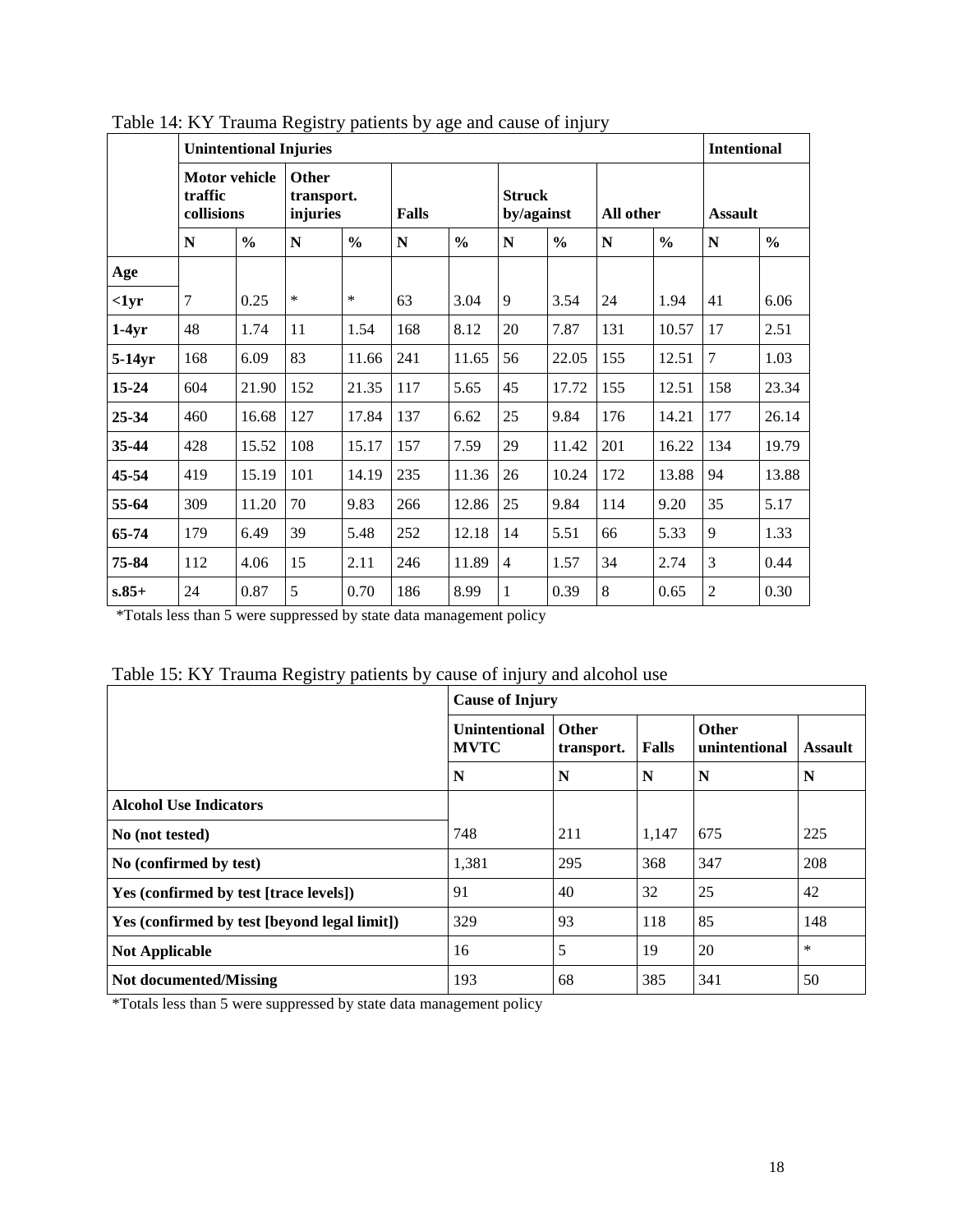|                                                                   | <b>Cause of Injury</b>       |                            |       |                               |                |  |  |
|-------------------------------------------------------------------|------------------------------|----------------------------|-------|-------------------------------|----------------|--|--|
|                                                                   | Unintentional<br><b>MVTC</b> | <b>Other</b><br>transport. | Falls | <b>Other</b><br>unintentional | <b>Assault</b> |  |  |
|                                                                   | N                            | N                          | N     | N                             | N              |  |  |
| <b>Drug Use Indicator</b>                                         |                              |                            |       |                               |                |  |  |
| No (not tested)                                                   | 762                          | 188                        | 1,036 | 609                           | 250            |  |  |
| No (confirmed by test)                                            | 796                          | 113                        | 220   | 181                           | 161            |  |  |
| Yes (confirmed by test [prescription drug])                       | 564                          | 161                        | 158   | 175                           | 95             |  |  |
| Yes (confirmed by test [prescription]<br>drug][illegal use drug]) | 34                           | 5                          | 7     | 5                             | 9              |  |  |
| Yes (confirmed by test [illegal use drug])                        | 256                          | 109                        | 55    | 50                            | 82             |  |  |
| <b>Not Applicable</b>                                             | 173                          | 69                         | 267   | 168                           | 37             |  |  |
| <b>Not documented</b>                                             | 173                          | 67                         | 326   | 305                           | 43             |  |  |

<span id="page-18-0"></span>Table 16: KY Trauma Registry patients by cause of injury and drug use indicator

## <span id="page-18-1"></span>Table 17: KY Trauma Registry, work related trauma injuries

| <b>Patient Occupational Industry</b>       | N      | $\frac{0}{0}$ |
|--------------------------------------------|--------|---------------|
| <b>Finance, Insurance, and Real Estate</b> | *      | $\ast$        |
| <b>Natural Resources and Mining</b>        | 10     | 3.05          |
| Wholesale Trade                            | $\ast$ | $\ast$        |
| <b>Other Services</b>                      | 99     | 30.18         |
| <b>Manufacturing</b>                       | 24     | 7.32          |
| <b>Retail Trade</b>                        | 25     | 7.62          |
| <b>Transportation and Public Utilities</b> | 13     | 3.96          |
| <b>Agriculture, Forestry, Fishing</b>      | 21     | 6.40          |
| <b>Professional and Business Services</b>  | 8      | 2.44          |
| <b>Education and Health Services</b>       | $\ast$ | *             |
| <b>Construction</b>                        | 66     | 20.12         |
| Government                                 | 15     | 4.57          |
| Not available/missing                      | 41     | 12.49         |
| Total                                      | 328    | 100.00        |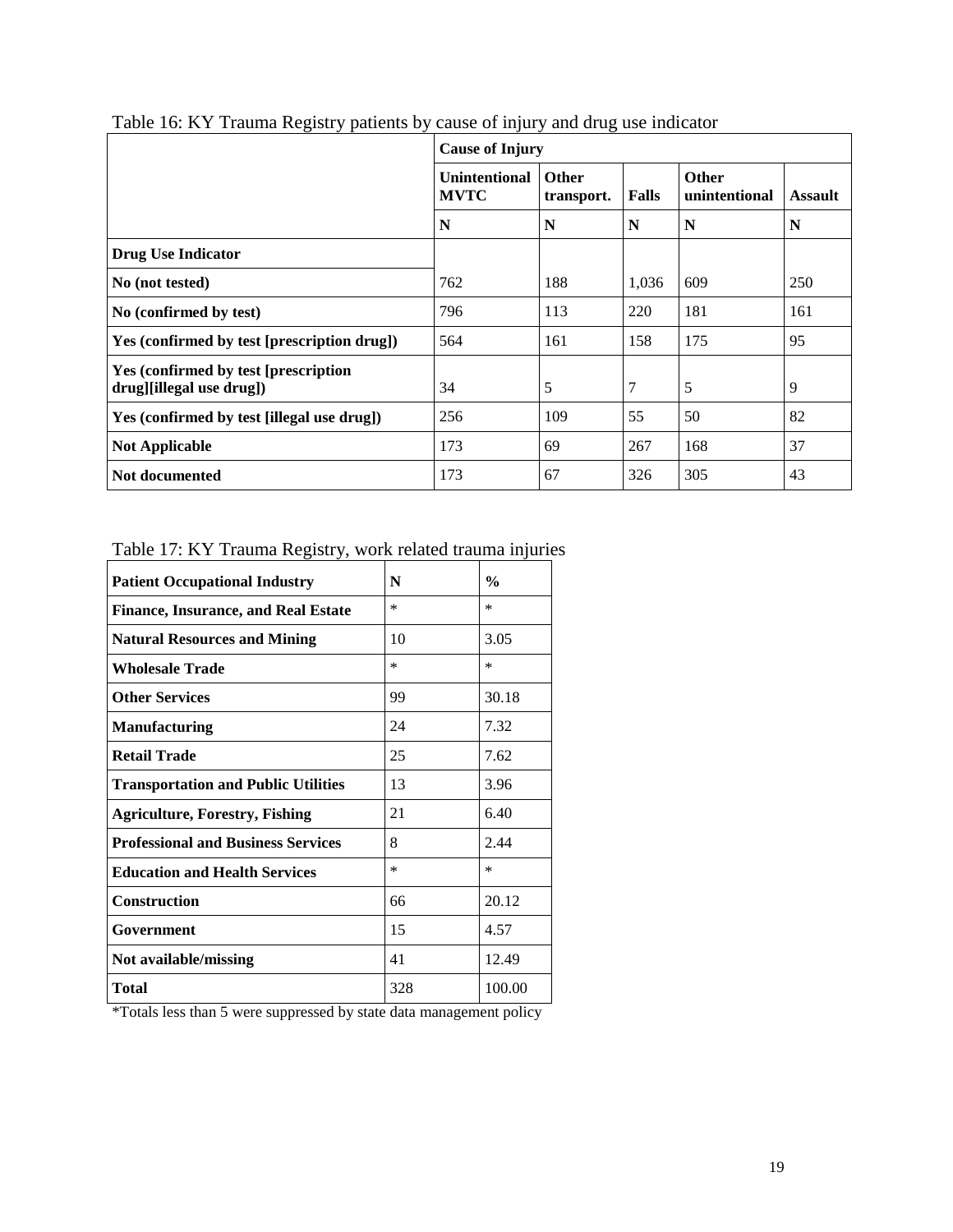|                                              | <b>Work Related Trauma Injury</b> |            |                |              |  |
|----------------------------------------------|-----------------------------------|------------|----------------|--------------|--|
| <b>Alcohol Use Indicators</b>                | N <sub>0</sub>                    | <b>Yes</b> | <b>Missing</b> | <b>Total</b> |  |
| No (not tested)                              | 2,807                             | 180        | -19            | 3,006        |  |
| No (confirmed by test)                       | 2,463                             | 133        | $\ast$         | 2,599        |  |
| Yes (confirmed by test [trace levels])       | 225                               | *          | $\ast$         | 230          |  |
| Yes (confirmed by test [beyond legal limit]) | 769                               | *          | $\ast$         | 773          |  |
| <b>Not Applicable</b>                        | 35                                | *          | 27             | 64           |  |
| Not documented                               | 28                                | *          | 5              | 35           |  |
| <b>Missing information</b>                   | 998                               | *          | $\Omega$       | 1,002        |  |
| <b>Total</b>                                 | 7,325                             | 328        | 23             | 7,709        |  |

<span id="page-19-0"></span>Table 18: KY Trauma Registry, alcohol use by work related trauma injuries

## <span id="page-19-1"></span>Table 19: KY Trauma Registry, drug use by work related trauma injuries

|                                                                     | Work Related Trauma Injury |                |                |              |  |
|---------------------------------------------------------------------|----------------------------|----------------|----------------|--------------|--|
| Drug Use Indicator                                                  | $\mathbf{N_0}$             | Yes            | <b>Missing</b> | <b>Total</b> |  |
| No (not tested)                                                     | 2,673                      | 154            | 18             | 2,845        |  |
| No (confirmed by test)                                              | 1,409                      | 62             | $\Omega$       | 1.471        |  |
| Yes (confirmed by test [prescription drug])                         | 1,100                      | 53             | $\Omega$       | 1,153        |  |
| Yes (confirmed by test [prescription drug][illegal use<br>$drug$ ]) | 59                         | $\ast$         | $\Omega$       | 60           |  |
| Yes (confirmed by test [illegal use drug])                          | 534                        | 17             | *              | 552          |  |
| <b>Not Applicable</b>                                               | 676                        | 37             | ∗              | 714          |  |
| Not documented                                                      | 874                        | $\overline{4}$ | 36             | 914          |  |
| <b>Total</b>                                                        | 7,325                      | 328            | 56             | 7,709        |  |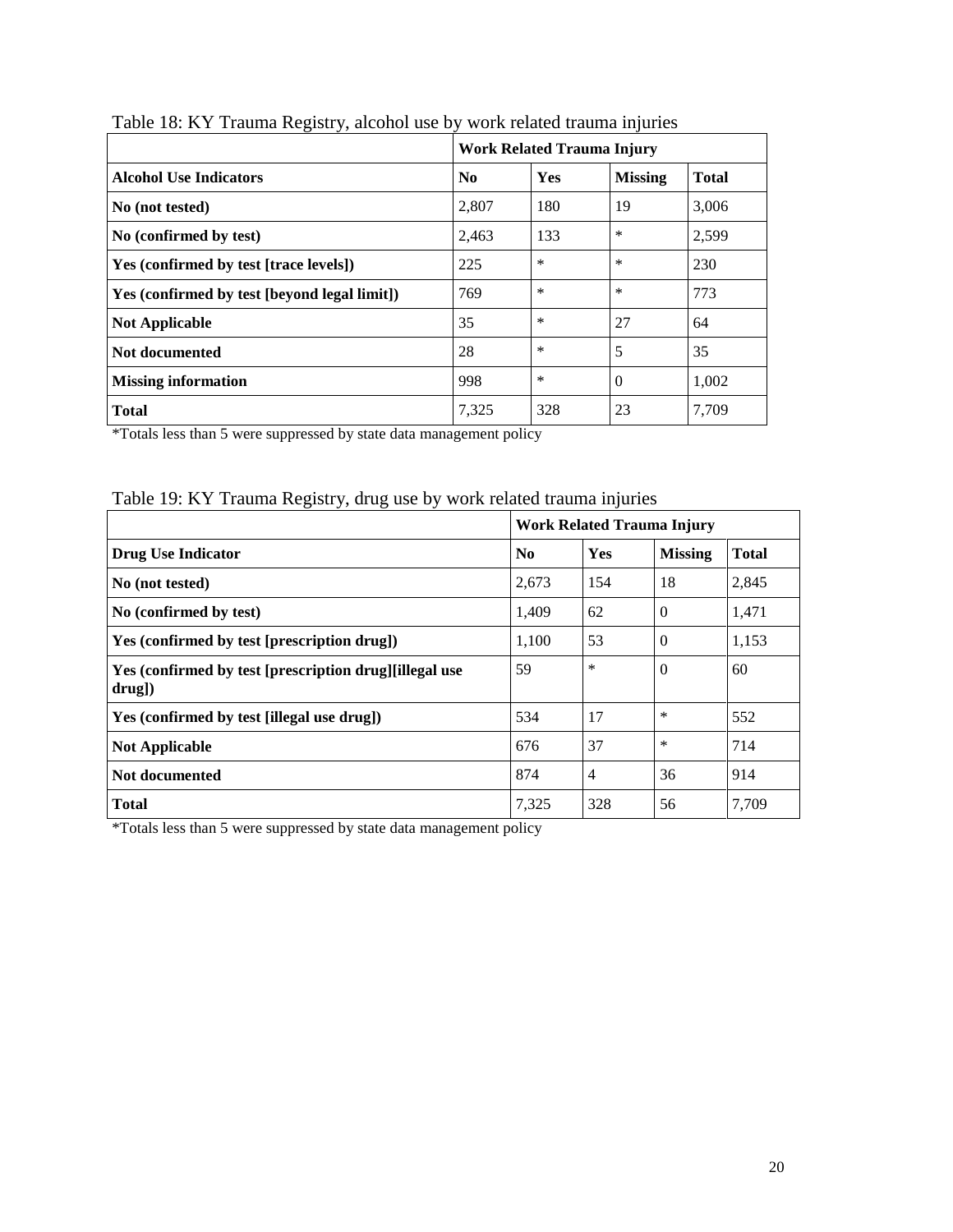|                                       | <b>Inter Facility Transfer</b> |                |                |              |  |  |
|---------------------------------------|--------------------------------|----------------|----------------|--------------|--|--|
| <b>Mode of Transportation</b>         | Yes                            | N <sub>0</sub> | <b>Missing</b> | <b>Total</b> |  |  |
| <b>Ground Ambulance</b>               | 2,045                          | 2,764          | 42             | 4,851        |  |  |
| <b>Helicopter Ambulance</b>           | 759                            | 1,106          | 4              | 1,869        |  |  |
| <b>Private/Public Vehicle/Walk-in</b> | 205                            | 743            | 11             | 959          |  |  |
| <b>Police</b>                         | $\theta$                       | 10             | $\Omega$       | 10           |  |  |
| <b>Other</b>                          | $\Omega$                       | $\ast$         | $\Omega$       | $\ast$       |  |  |
| Not documented                        | $\ast$                         | 12             | $\ast$         | 18           |  |  |
| <b>Total</b>                          | 3,011                          | 4,637          | 61             | 7,709        |  |  |

<span id="page-20-0"></span>Table 20: KY Trauma Registry patients by mode of transport delivering the patient to the hospital and inter facility transfer status

<span id="page-20-1"></span>Table 21: KY Trauma Registry patients by time from injury to hospital arrival

| <b>Time to Hospital</b>   | N     | $\frac{0}{0}$ |
|---------------------------|-------|---------------|
| Up to 1 hour              | 1,119 | 14.52         |
| 1 to less than 2 hours    | 860   | 11.16         |
| 2 to less than 5 hours    | 1,106 | 14.35         |
| 5 to less than 12 hours   | 829   | 10.75         |
| 12 to less than 24 hours  | 145   | 1.88          |
| More than 24 hours        | 330   | 4.28          |
| <b>Missing or Invalid</b> | 3,320 | 43.07         |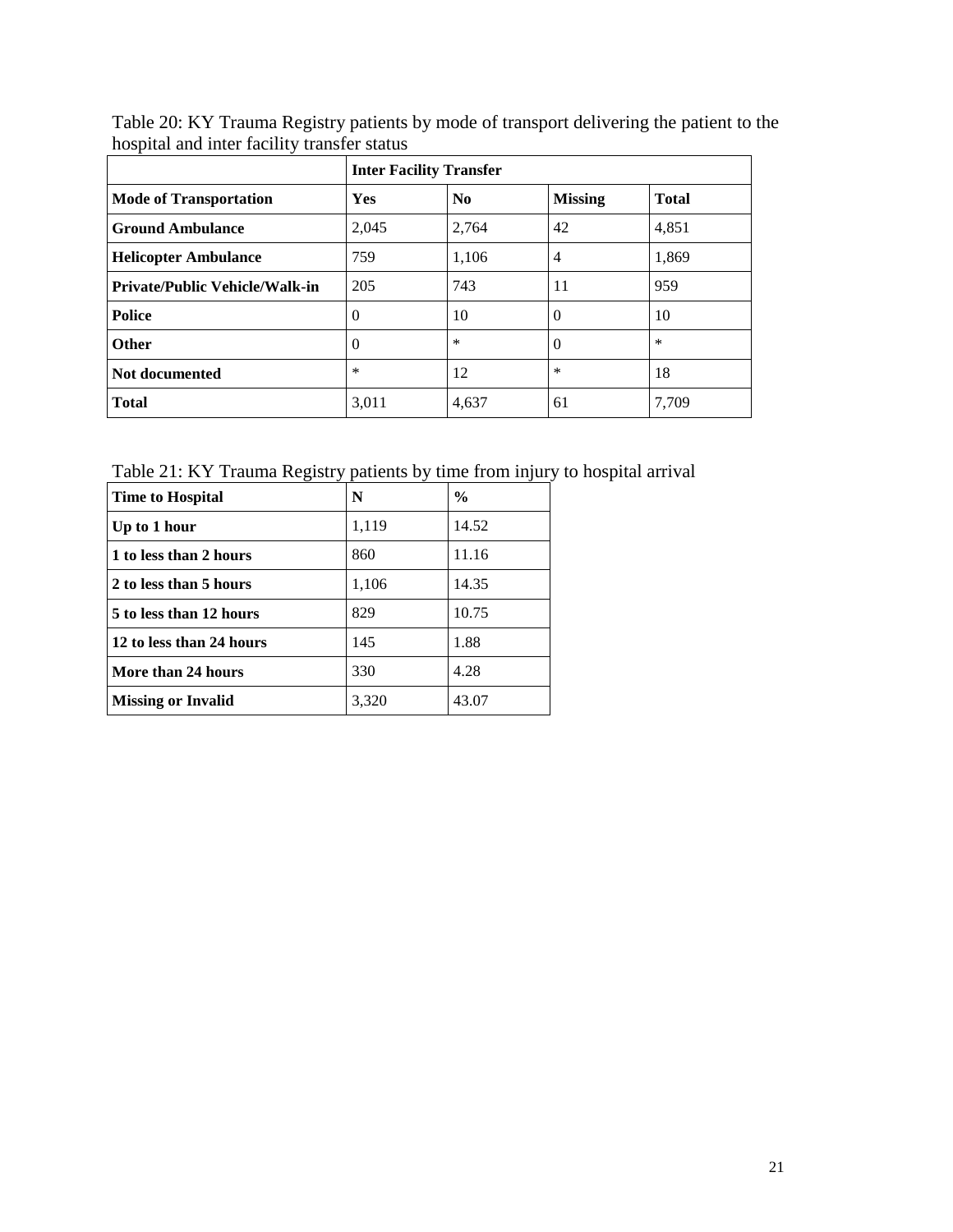|                                                           |             | <b>Shift</b>            |                      |                      |                      |  |  |
|-----------------------------------------------------------|-------------|-------------------------|----------------------|----------------------|----------------------|--|--|
|                                                           |             | 11 <sub>pm</sub><br>7am | 7am-<br>3pm          | 3pm-<br>11pm         | <b>Missing</b>       |  |  |
| <b>Facility</b>                                           |             |                         |                      |                      |                      |  |  |
| <b>St. Joseph Berea</b>                                   | ${\bf N}$   | $\ast$                  | 15                   | 21                   |                      |  |  |
|                                                           | $\%$        | $\ast$                  | 37.50                | 52.50                |                      |  |  |
| <b>Frankfort Regional Medical Center</b>                  | ${\bf N}$   | 27                      | 54                   | 58                   | $\bullet$            |  |  |
|                                                           | $\%$        | 19.42                   | 38.85                | 41.73                |                      |  |  |
| <b>James B. Haggin Memorial Hospital</b>                  | $\mathbf N$ | $8\,$                   | 38                   | 60                   | 5                    |  |  |
|                                                           | $\%$        | 7.21                    | 34.23                | 54.05                | 4.50                 |  |  |
| <b>Livingston Hospital</b>                                | $\mathbf N$ | 5                       | 16                   | 16                   |                      |  |  |
|                                                           | $\%$        | 13.51                   | 43.24                | 43.24                | $\ddot{\phantom{0}}$ |  |  |
| <b>Fort Logan Hospital</b>                                | $\mathbf N$ | $\ast$                  | 16                   | 15                   |                      |  |  |
|                                                           | $\%$        | $\ast$                  | 48.48                | 45.45                |                      |  |  |
| <b>Kosair Children's Hospital</b>                         | ${\bf N}$   | 174                     | 150                  | 527                  | $\ddot{\phantom{0}}$ |  |  |
|                                                           | $\%$        | 20.45                   | 17.63                | 61.93                | $\ddot{\phantom{0}}$ |  |  |
| <b>University of Kentucky Medical Center</b>              | ${\bf N}$   | 810                     | 773                  | 1,563                | $\ddot{\phantom{a}}$ |  |  |
|                                                           | $\%$        | 25.75                   | 24.57                | 49.68                |                      |  |  |
| <b>Taylor Regional Medical Center</b>                     | ${\bf N}$   | 25                      | 64                   | 103                  | $\ddot{\phantom{a}}$ |  |  |
|                                                           | $\%$        | 13.02                   | 33.33                | 53.65                |                      |  |  |
| <b>University of Louisville Hospital</b>                  | $\mathbf N$ | 818                     | 816                  | 1,308                | $\ast$               |  |  |
|                                                           | $\%$        | 27.79                   | 27.73                | 44.44                | $\ast$               |  |  |
| <b>Ephraim McDowell Regional Medical</b><br><b>Center</b> | ${\bf N}$   | 17                      | 72                   | 70                   | $\ast$               |  |  |
|                                                           | $\%$        | 10.63                   | 45.00                | 43.75                | $\ast$               |  |  |
| <b>Marcum Wallace Memorial Hospital</b>                   | $\mathbf N$ | 57                      | $\ddot{\phantom{0}}$ | $\ddot{\phantom{a}}$ | $\ddot{\phantom{1}}$ |  |  |
|                                                           | $\%$        | 100                     |                      |                      | $\bullet$            |  |  |
| <b>Total</b>                                              | ${\bf N}$   | 1,947                   | 2,014                | 3,741                | $\overline{7}$       |  |  |
|                                                           | (% )        | 25.26                   | 26.13                | 48.53                | 0.09                 |  |  |

<span id="page-21-0"></span>Table 22: KY Trauma Registry patient distribution by shift of arrival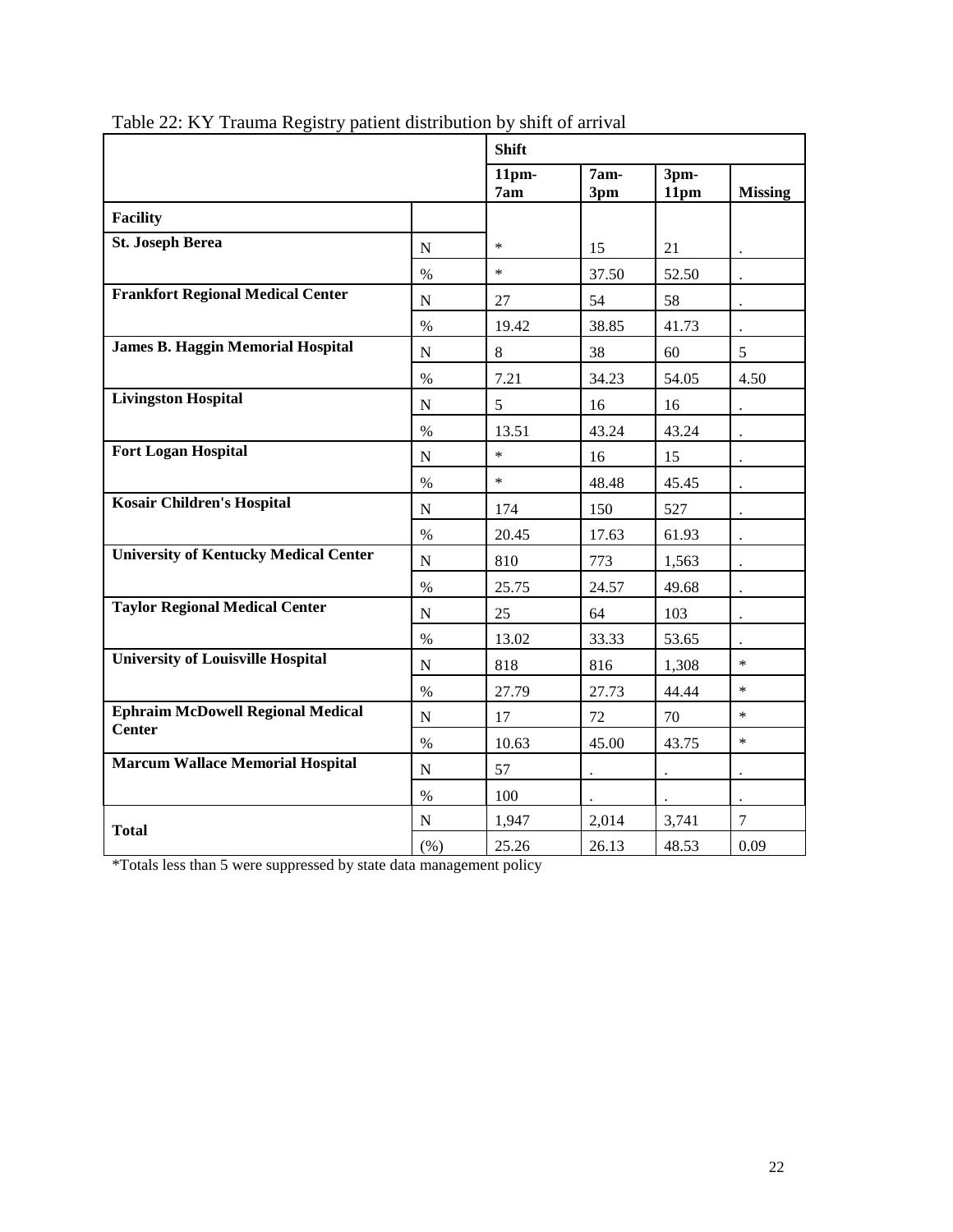| Pediatric patients, age≤2 years                            | N        | $\frac{0}{0}$ |  |  |  |  |  |  |  |
|------------------------------------------------------------|----------|---------------|--|--|--|--|--|--|--|
| <b>Glasgow Coma Score (Eye)</b>                            |          |               |  |  |  |  |  |  |  |
| 1 (No eye movement when assessed)                          | 18       | 4.83          |  |  |  |  |  |  |  |
| 2 (Opens eyes in response to painful stimulation)          | 3        | 0.80          |  |  |  |  |  |  |  |
| 3 (Opens eyes in response to verbal stimulation)           | 3        | 0.80          |  |  |  |  |  |  |  |
| 4 (Opens eyes spontaneously)                               | 328      | 87.94         |  |  |  |  |  |  |  |
| <b>Missing</b>                                             | 21       | 5.63          |  |  |  |  |  |  |  |
| <b>Glasgow Coma Score (Verbal)</b>                         |          |               |  |  |  |  |  |  |  |
| 1 (No vocal response)                                      | 29       | 7.77          |  |  |  |  |  |  |  |
| 2 (Inconsolable, agitated)                                 | 7        | 1.88          |  |  |  |  |  |  |  |
| 3 (Inconsistently consolable, moaning)                     | 6        | 1.61          |  |  |  |  |  |  |  |
| 4 (Cries but is consolable, inappropriate interactions)    | 12       | 3.22          |  |  |  |  |  |  |  |
| 5 (Smiles, oriented to sounds, follows objects, Interacts) | 296      | 79.36         |  |  |  |  |  |  |  |
| <b>Missing</b>                                             | 23       | 6.17          |  |  |  |  |  |  |  |
| <b>Glasgow Coma Score (Motor)</b>                          |          |               |  |  |  |  |  |  |  |
| 1 (No motor response)                                      | 12       | 3.22          |  |  |  |  |  |  |  |
| 2 (Extension to pain)                                      | $\theta$ | $\Omega$      |  |  |  |  |  |  |  |
| 3 (Flexion to pain)                                        | $\ast$   | $\ast$        |  |  |  |  |  |  |  |
| 4 (Withdrawal from pain)                                   | 8        | 2.14          |  |  |  |  |  |  |  |
| 5 (Localizing pain)                                        | 36       | 9.65          |  |  |  |  |  |  |  |
| 6 (Appropriate response to stimulation)                    | 292      | 78.28         |  |  |  |  |  |  |  |
| <b>Missing</b>                                             | 23       | 6.17          |  |  |  |  |  |  |  |

<span id="page-22-0"></span>Table 23: KY Trauma Registry - First recorded Glasgow Coma Score in the ED/hospital Pediatric patients, age≤2 years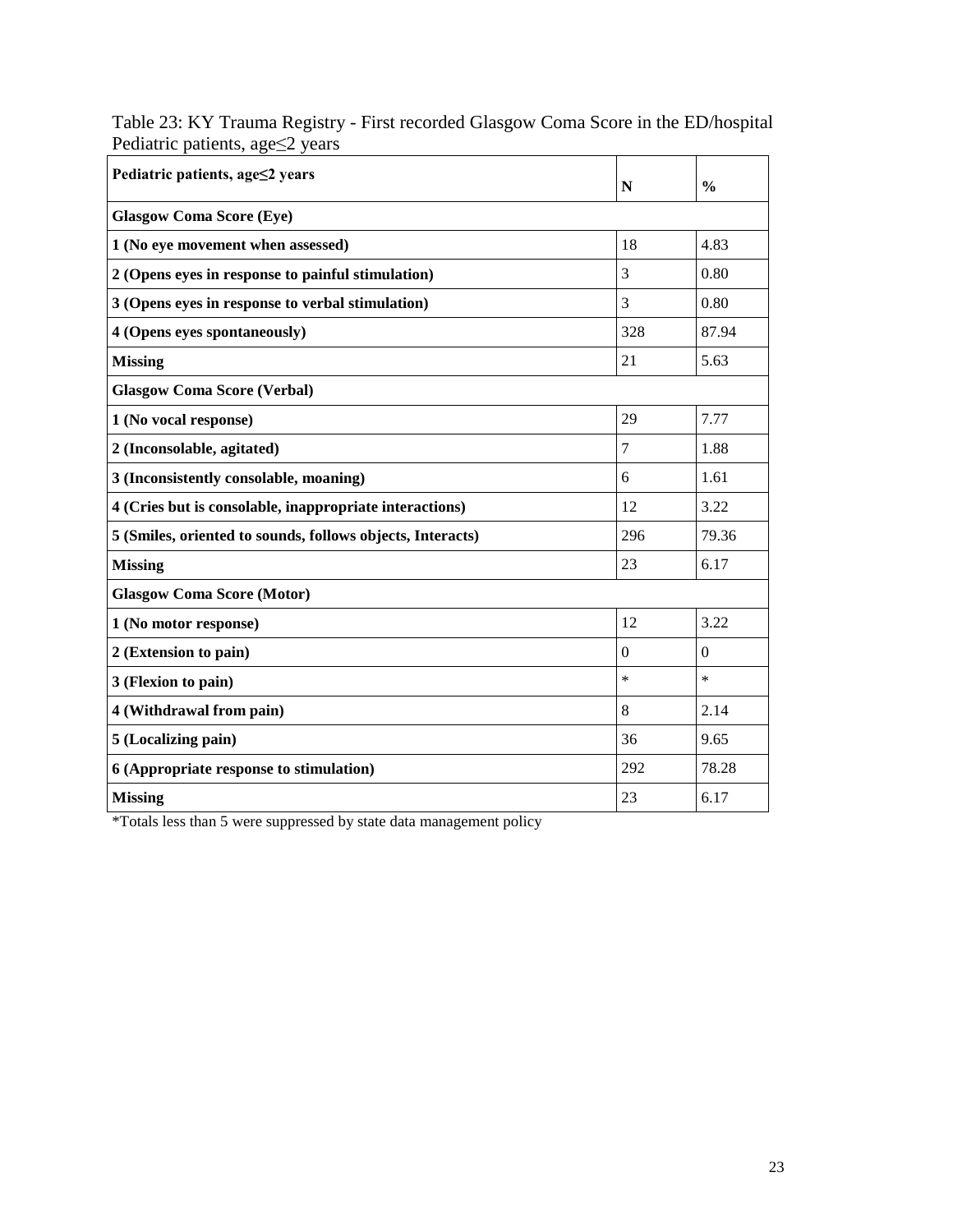| Patients, age>2 years                             | $\mathbf N$ | $\frac{0}{0}$ |  |  |  |  |  |  |  |
|---------------------------------------------------|-------------|---------------|--|--|--|--|--|--|--|
| <b>Glasgow Coma Score (Eye)</b>                   |             |               |  |  |  |  |  |  |  |
| 1 (No eye movement when assessed)                 | 633         | 8.63          |  |  |  |  |  |  |  |
| 2 (Opens eyes in response to painful stimulation) | 70          | 0.95          |  |  |  |  |  |  |  |
| 3 (Opens eyes in response to verbal stimulation)  | 245         | 3.34          |  |  |  |  |  |  |  |
| 4 (Opens eyes spontaneously)                      | 5,578       | 76.04         |  |  |  |  |  |  |  |
| <b>Missing</b>                                    | 810         | 11.04         |  |  |  |  |  |  |  |
| <b>Glasgow Coma Score (Verbal)</b>                |             |               |  |  |  |  |  |  |  |
| 1 (No verbal response)                            | 739         | 10.07         |  |  |  |  |  |  |  |
| 2 (Incomprehensible sounds)                       | 75          | 1.02          |  |  |  |  |  |  |  |
| 3 (Inappropriate words)                           | 49          | 0.67          |  |  |  |  |  |  |  |
| 4 (Confused)                                      | 506         | 6.90          |  |  |  |  |  |  |  |
| 5 (Oriented)                                      | 5,154       | 70.26         |  |  |  |  |  |  |  |
| <b>Missing</b>                                    | 813         | 11.08         |  |  |  |  |  |  |  |
| <b>Glasgow Coma Score (Motor)</b>                 |             |               |  |  |  |  |  |  |  |
| 1 (No motor response)                             | 493         | 6.72          |  |  |  |  |  |  |  |
| 2 (Extension to pain)                             | 21          | 0.29          |  |  |  |  |  |  |  |
| 3 (Flexion to pain)                               | 17          | 0.23          |  |  |  |  |  |  |  |
| 4 (Withdrawal from pain)                          | 110         | 1.50          |  |  |  |  |  |  |  |
| 5 (Localizing pain)                               | 217         | 2.96          |  |  |  |  |  |  |  |
| 6 (Obeys commands)                                | 5,665       | 77.22         |  |  |  |  |  |  |  |
| <b>Missing</b>                                    | 813         | 11.08         |  |  |  |  |  |  |  |

<span id="page-23-0"></span>Table 24: KY Trauma Registry - First recorded Glasgow Coma Score in the ED/hospital patients, age>2 years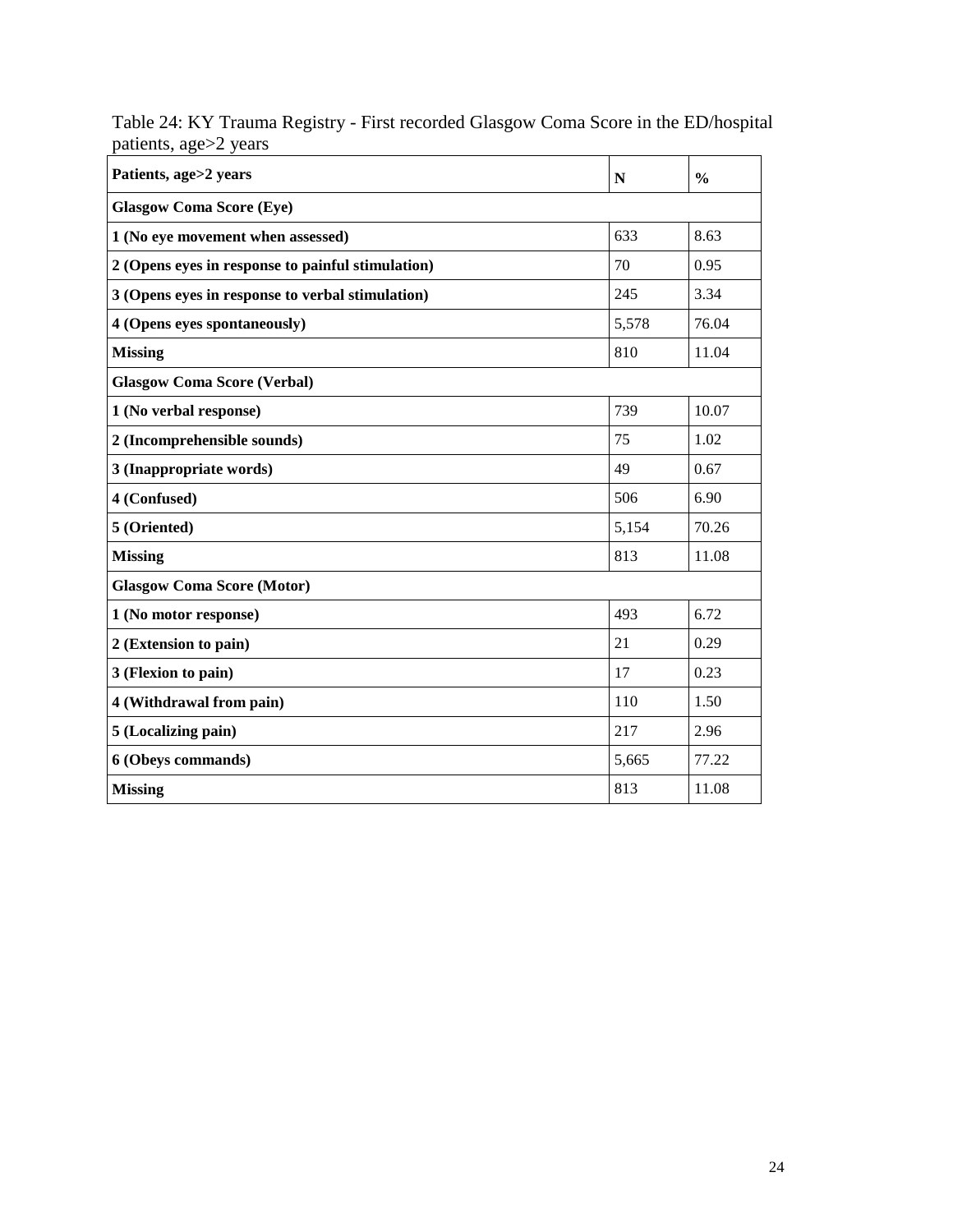|                                              |               | <b>Length of Hospital Stay</b> |                      |                      |                                     |  |  |  |
|----------------------------------------------|---------------|--------------------------------|----------------------|----------------------|-------------------------------------|--|--|--|
|                                              |               | $1 - 7$<br>days                | $8 - 30$<br>days     | $>30$<br>days        | Missing,<br><b>Not</b><br>available |  |  |  |
| <b>Facility</b>                              |               |                                |                      |                      | 40                                  |  |  |  |
|                                              | ${\bf N}$     |                                | $\ddot{\phantom{0}}$ | $\ddot{\phantom{0}}$ |                                     |  |  |  |
| <b>St. Joseph Berea</b>                      | $\%$          |                                |                      |                      | 100                                 |  |  |  |
|                                              | $\mathbf N$   | 60                             | $\ddot{\phantom{0}}$ | $\overline{7}$       | 72                                  |  |  |  |
| <b>Frankfort Regional Medical Center</b>     | $\%$          | 43.17                          | $\ddot{\phantom{0}}$ | 5.04                 | 51.8                                |  |  |  |
|                                              | $\mathbf N$   |                                |                      |                      | 111                                 |  |  |  |
| <b>James B. Haggin Memorial Hospital</b>     | $\frac{0}{0}$ | $\bullet$                      | $\ddot{\phantom{0}}$ |                      | 100                                 |  |  |  |
|                                              | $\mathbf N$   | 16                             | $\ddot{\phantom{a}}$ | $\ast$               | 19                                  |  |  |  |
| <b>Livingston Hospital</b>                   | $\%$          | 43.24                          |                      | $\ast$               | 51.35                               |  |  |  |
|                                              | N             | $\ddot{\phantom{a}}$           | $\ddot{\phantom{0}}$ | $\ddot{\phantom{0}}$ | 33                                  |  |  |  |
| <b>Fort Logan Hospital</b>                   | $\%$          |                                | $\ddot{\phantom{a}}$ |                      | 100                                 |  |  |  |
|                                              | N             | 779                            | $\ast$               | 66                   | $\ast$                              |  |  |  |
| <b>Kosair Children's Hospital</b>            | $\%$          | 91.54                          | $\ast$               | 7.76                 | $\ast$                              |  |  |  |
|                                              | $\mathbf N$   | 2185                           | 33                   | 539                  | 389                                 |  |  |  |
| <b>University of Kentucky Medical Center</b> | $\%$          | 69.45                          | 1.05                 | 17.13                | 12.36                               |  |  |  |
|                                              | $\mathbf N$   | 85                             | $\ast$               | 11                   | 95                                  |  |  |  |
| <b>Taylor Regional Medical Center</b>        | $\%$          | 44.27                          | $\ast$               | 5.73                 | 49.48                               |  |  |  |
|                                              | $\mathbf N$   | 2260                           | 42                   | 571                  | 70                                  |  |  |  |
| <b>University of Louisville Hospital</b>     | $\%$          | 76.79                          | 1.43                 | 19.4                 | 2.38                                |  |  |  |
| <b>Ephraim McDowell Regional Medical</b>     | ${\bf N}$     | 85                             | $\ast$               | $\ast$               | 70                                  |  |  |  |
| <b>Center</b>                                | $\%$          | 53.13                          | $\ast$               | $\ast$               | 43.75                               |  |  |  |
|                                              | $\mathbf N$   | $\ast$                         | $\ddot{\phantom{0}}$ | $\ddot{\phantom{a}}$ | 55                                  |  |  |  |
| <b>Marcum Wallace Memorial Hospital</b>      | $\%$          | $\ast$                         |                      |                      | 96.49                               |  |  |  |
|                                              | N             | 5,472                          | 82                   | 1,199                | 956                                 |  |  |  |
| <b>Total</b>                                 | $\%$          | 70.98                          | 1.06                 | 15.55                | 12.40                               |  |  |  |

<span id="page-24-0"></span>Table 25: KY Trauma Registry patient distribution by length of stay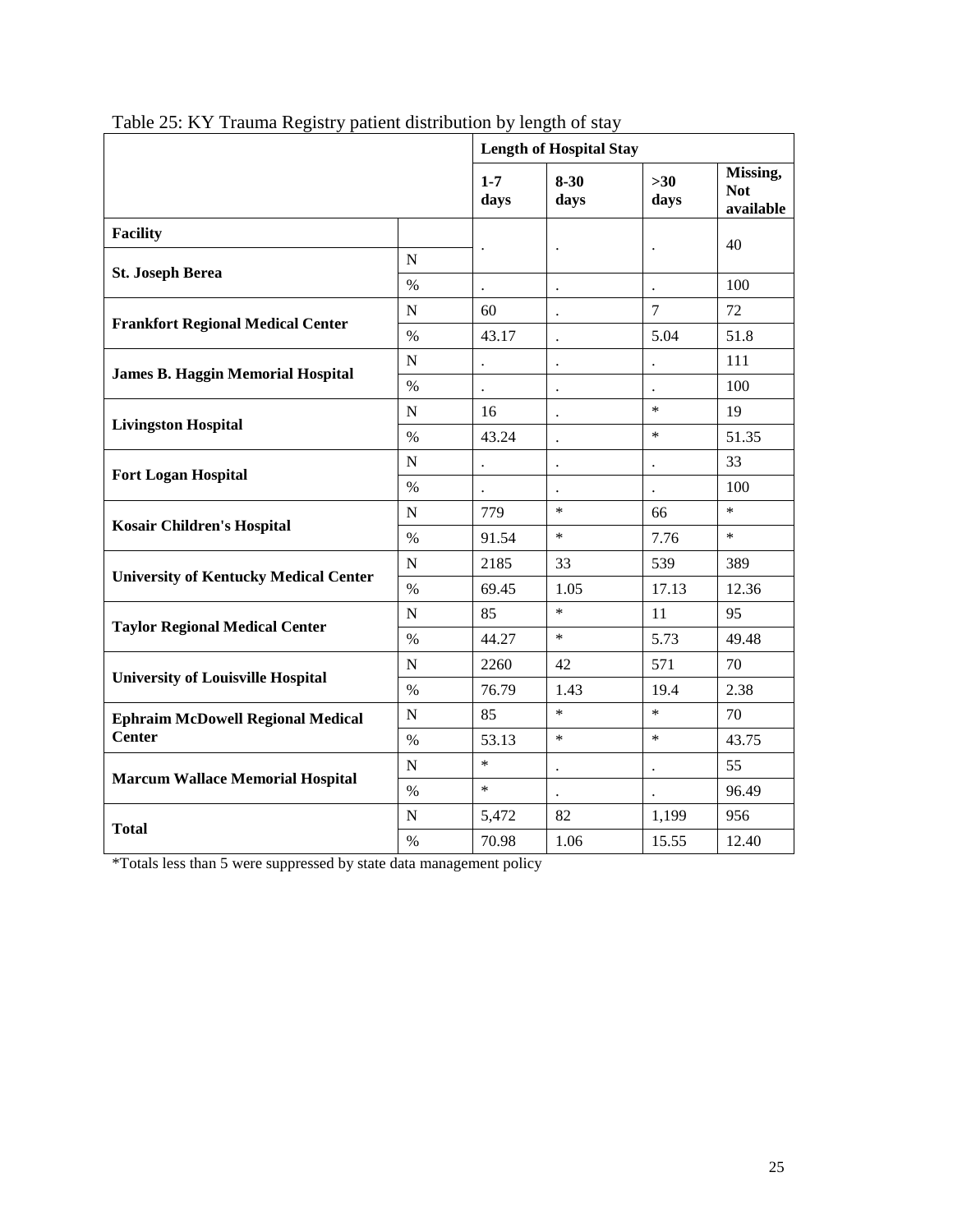<span id="page-25-0"></span>

| Table 26: Percent of KY Trauma Registry patients by primary method of payment |  |  |  |
|-------------------------------------------------------------------------------|--|--|--|

|                                               | <b>Facility</b> |                                   |                |                                                                        |                |                                                   |                |                        |                      |                               |         |                                  |  |
|-----------------------------------------------|-----------------|-----------------------------------|----------------|------------------------------------------------------------------------|----------------|---------------------------------------------------|----------------|------------------------|----------------------|-------------------------------|---------|----------------------------------|--|
| <b>Primary Method of</b><br><b>Payment</b>    |                 | <b>St. Joseph</b><br><b>Berea</b> |                | <b>Frankfort</b><br><b>Regional</b><br><b>Medical</b><br><b>Center</b> |                | James B.<br>Haggin<br><b>Memorial</b><br>Hospital |                | Livingston<br>Hospital |                      | <b>Fort Logan</b><br>Hospital |         | Kosair<br>Children's<br>Hospital |  |
|                                               | N               | $\frac{0}{0}$                     | N              | $\%$                                                                   | N              | $\%$                                              | N              | $\%$                   | N                    | $\%$                          | N       | $\frac{0}{0}$                    |  |
| <b>Medicaid</b>                               | 8               | 20.00                             | 25             | 17.99                                                                  | 19             | 17.12                                             | $\overline{7}$ | 18.92                  | 7                    | 21.21                         | 469     | 55.11                            |  |
| <b>Other</b>                                  | $\ast$          | $\ast$                            | $\ast$         | $\ast$                                                                 | $\overline{c}$ | 1.80                                              |                |                        | $\ddot{\phantom{0}}$ |                               | $\ast$  | $\ast$                           |  |
| <b>Self Pay</b>                               | 16              | 40.00                             | 6              | 4.32                                                                   | 24             | 21.62                                             | $\ast$         | $\ast$                 | 7                    | 21.21                         | 18      | 2.12                             |  |
| <b>Private/Commercial</b><br><b>Insurance</b> | $\ast$          | $\ast$                            | 23             | 16.55                                                                  | 32             | 28.83                                             | $\ast$         | $\ast$                 | $\ast$               | $\ast$                        | 318     | 37.37                            |  |
| <b>No Fault Automobile</b>                    |                 |                                   | 16             | 11.51                                                                  |                |                                                   | $\cdot$        | $\ddot{\phantom{0}}$   | $\ddot{\phantom{0}}$ |                               | 19      | 2.23                             |  |
| <b>Medicare</b>                               | 6               | 15.00                             | 35             | 25.18                                                                  | 12             | 10.81                                             | 21             | 56.76                  | *                    | $\ast$                        | $\cdot$ | $\ddot{\phantom{0}}$             |  |
| <b>Other Government</b>                       | $\ast$          | $\ast$                            | $\ast$         | $\ast$                                                                 | $\ast$         | $\ast$                                            |                | $\ddot{\phantom{0}}$   | $\ast$               | $\ast$                        | $\cdot$ | ٠                                |  |
| <b>Workers Compensation</b>                   | $\ast$          | $\ast$                            | $\overline{7}$ | 5.04                                                                   | 6              | 5.41                                              | $\ast$         | $\ast$                 | $\ddot{\phantom{0}}$ | $\ddot{\phantom{0}}$          | $\cdot$ | $\ddot{\phantom{0}}$             |  |
| <b>Blue Cross/Blue Shield</b>                 | $\ast$          | $\ast$                            | 10             | 7.19                                                                   | 7              | 6.31                                              | $\ast$         | $\ast$                 | $\ast$               | $\ast$                        |         | ٠                                |  |
| Not documented                                | $\ast$          | $\ast$                            | 13             | 9.35                                                                   | 5              | 4.50                                              | $\ast$         | $\ast$                 | 9                    | 27.27                         | 25      | 2.94                             |  |

|                                               | <b>Facility</b> (continue)                                   |       |                                                                     |           |                                                          |                      |                                                                                         |                      |                                                                |           |  |  |
|-----------------------------------------------|--------------------------------------------------------------|-------|---------------------------------------------------------------------|-----------|----------------------------------------------------------|----------------------|-----------------------------------------------------------------------------------------|----------------------|----------------------------------------------------------------|-----------|--|--|
| <b>Primary Method of</b><br><b>Payment</b>    | University of<br>Kentucky<br><b>Medical</b><br><b>Center</b> |       | <b>Taylor</b><br><b>Regional</b><br><b>Medical</b><br><b>Center</b> |           | <b>University</b><br>of<br><b>Louisville</b><br>Hospital |                      | <b>Ephraim</b><br><b>McDowell</b><br><b>Regional</b><br><b>Medical</b><br><b>Center</b> |                      | <b>Marcum</b><br><b>Wallace</b><br><b>Memorial</b><br>Hospital |           |  |  |
|                                               | N                                                            | $\%$  | N                                                                   | $\%$      | N                                                        | $\%$                 | N                                                                                       | $\frac{0}{0}$        | N                                                              | $\%$      |  |  |
| <b>Medicaid</b>                               | 330                                                          | 10.49 | 20                                                                  | 10.42     | 211                                                      | 7.17                 | $\ast$                                                                                  | $\ast$               | ٠                                                              |           |  |  |
| <b>Other</b>                                  | 5                                                            | 0.16  | $\ast$                                                              | $\ast$    |                                                          | $\ddot{\phantom{0}}$ |                                                                                         | $\ddot{\phantom{a}}$ | $\ddot{\phantom{0}}$                                           |           |  |  |
| <b>Self Pay</b>                               | 479                                                          | 15.23 | 45                                                                  | 23.44     | 943                                                      | 32.04                | $\ast$                                                                                  | $\ast$               |                                                                |           |  |  |
| <b>Private/Commercial</b><br><b>Insurance</b> | 292                                                          | 9.28  | 63                                                                  | 32.81     | 514                                                      | 17.47                | 11                                                                                      | 6.88                 |                                                                |           |  |  |
| <b>No Fault Automobile</b>                    | 1,073                                                        | 34.11 | *                                                                   | *         | 611                                                      | 20.76                | 10                                                                                      | 6.25                 |                                                                |           |  |  |
| <b>Medicare</b>                               | 329                                                          | 10.46 | 54                                                                  | 28.13     | 499                                                      | 16.96                | 59                                                                                      | 36.88                |                                                                |           |  |  |
| <b>Other Government</b>                       | 36                                                           | 1.14  | $\ast$                                                              | $\ast$    | 44                                                       | 1.50                 |                                                                                         | $\ddot{\phantom{a}}$ | ٠                                                              |           |  |  |
| <b>Workers Compensation</b>                   | 115                                                          | 3.66  | 6                                                                   | 3.13      | 119                                                      | 4.04                 | $\ast$                                                                                  | $\ast$               |                                                                | $\bullet$ |  |  |
| <b>Blue Cross/Blue Shield</b>                 | 151                                                          | 4.80  | $\cdot$                                                             | $\bullet$ |                                                          |                      | 8                                                                                       | 5.00                 |                                                                |           |  |  |
| Not documented                                | 336                                                          | 10.68 |                                                                     |           | $\ast$                                                   | $\ast$               | 68                                                                                      | 42.5                 | 57                                                             | 100.00    |  |  |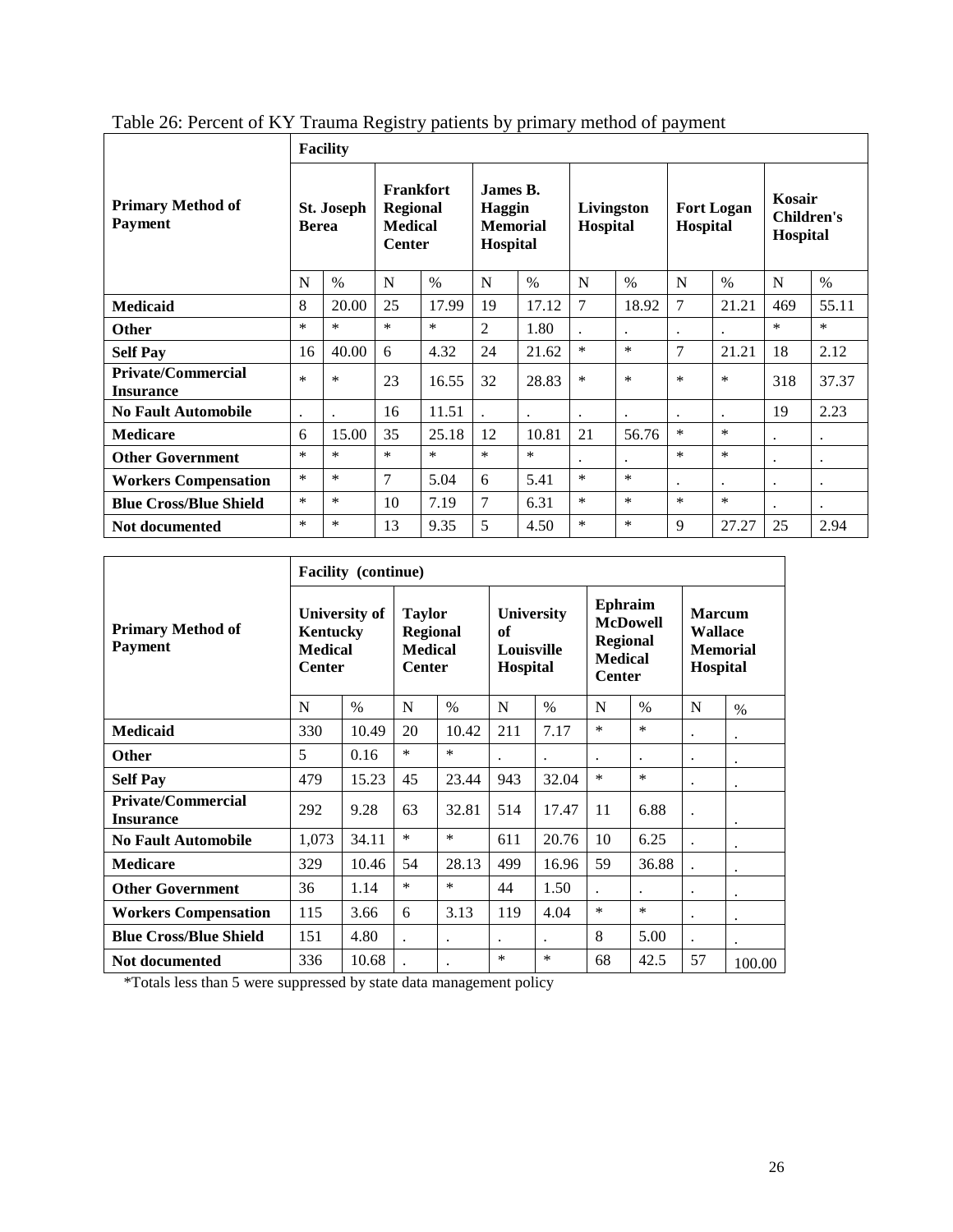|                                                                                           | <b>Facility</b>                                       |       |                        |           |                                         |           |                                                           |        |  |  |
|-------------------------------------------------------------------------------------------|-------------------------------------------------------|-------|------------------------|-----------|-----------------------------------------|-----------|-----------------------------------------------------------|--------|--|--|
| <b>Hospital Discharge Disposition</b>                                                     | Frankfort<br><b>Regional</b><br><b>Medical Center</b> |       | Livingston<br>Hospital |           | Kosair<br><b>Children's</b><br>Hospital |           | <b>University of</b><br>Kentucky<br><b>Medical Center</b> |        |  |  |
|                                                                                           | N                                                     | $\%$  | N                      | $\%$      | N                                       | $\%$      | N                                                         | $\%$   |  |  |
| Discharged/Transferred to a short-term<br>general hospital for inpatient care             |                                                       |       |                        |           | ∗                                       | $\ast$    | $\ast$                                                    | $\ast$ |  |  |
| Discharged/Transferred to an<br><b>Intermediate Care Facility (ICF)</b>                   |                                                       |       |                        |           | 26                                      | 3.06      | $\ast$                                                    | $\ast$ |  |  |
| Discharge/Transferred to home under<br>care of organized home health service              | $\ast$                                                | ∗     |                        |           |                                         |           | ٠.                                                        |        |  |  |
| Left against medical advice or<br>discontinued care                                       | ٠                                                     |       | ٠                      | $\bullet$ | $\cdot$                                 |           | 12                                                        | 0.44   |  |  |
| <b>Expired</b>                                                                            | $\ddot{\phantom{a}}$                                  |       | $\cdot$                |           | 11                                      | 1.3       | 119                                                       | 4.31   |  |  |
| Discharged home with no home services                                                     | 21                                                    | 77.78 | 10                     | 62.5      | 811                                     | 95.52     | 2178                                                      | 78.97  |  |  |
| <b>Discharged/Transferred to Skilled</b><br><b>Nursing Facility</b>                       | ∗                                                     | ∗     | 6                      | 37.5      | $\bullet$                               | $\bullet$ | 53                                                        | 1.92   |  |  |
| Discharged/Transferred to hospice care                                                    |                                                       |       |                        |           |                                         | $\bullet$ | 5                                                         | 0.18   |  |  |
| Discharged/Transferred to another type<br>of rehabilitation or long-term care<br>facility | $\ast$                                                | ∗     |                        |           |                                         |           | 374                                                       | 13.56  |  |  |

<span id="page-26-0"></span>Table 27: Percent of KY Trauma Registry patients by discharge status

|                                                                                           | <b>Facility (continue)</b>                            |       |                                                                        |           |                                                                |           |                                                 |        |  |  |
|-------------------------------------------------------------------------------------------|-------------------------------------------------------|-------|------------------------------------------------------------------------|-----------|----------------------------------------------------------------|-----------|-------------------------------------------------|--------|--|--|
| <b>Hospital Discharge Disposition</b>                                                     | <b>University of</b><br><b>Louisville</b><br>Hospital |       | Ephraim<br><b>McDowell</b><br><b>Regional</b><br><b>Medical Center</b> |           | <b>Marcum</b><br><b>Wallace</b><br><b>Memorial</b><br>Hospital |           | <b>Taylor Regional</b><br><b>Medical Center</b> |        |  |  |
|                                                                                           | N                                                     | $\%$  | N                                                                      | $\%$      | N                                                              | $\%$      | N                                               | $\%$   |  |  |
| Discharged/Transferred to a short-term<br>general hospital for inpatient care             | 6                                                     | 0.21  | $\ast$                                                                 | $\ast$    |                                                                |           | 6                                               | 6.19   |  |  |
| Discharged/Transferred to an<br><b>Intermediate Care Facility (ICF)</b>                   | $\bullet$                                             |       | $\bullet$                                                              | $\bullet$ | $\bullet$                                                      | $\bullet$ | $\ast$                                          | $\ast$ |  |  |
| Discharge/Transferred to home under<br>care of organized home health service              | 81                                                    | 2.82  | 14                                                                     | 15.56     |                                                                |           | $\ast$                                          | $\ast$ |  |  |
| Left against medical advice or<br>discontinued care                                       | 15                                                    | 0.52  |                                                                        | $\bullet$ |                                                                | $\bullet$ | $\bullet$                                       |        |  |  |
| <b>Expired</b>                                                                            | 168                                                   | 5.86  | *                                                                      | $\ast$    | $\ast$                                                         | $\ast$    |                                                 |        |  |  |
| Discharged home with no home services                                                     | 2099                                                  | 73.16 | 12                                                                     | 13.33     | $\bullet$                                                      | $\cdot$   | 74                                              | 76.29  |  |  |
| <b>Discharged/Transferred to Skilled</b><br><b>Nursing Facility</b>                       | 94                                                    | 3.28  | 57                                                                     | 63.33     |                                                                |           | 10                                              | 10.31  |  |  |
| Discharged/Transferred to hospice care                                                    | 5                                                     | 0.17  | $\ddot{\phantom{0}}$                                                   | $\bullet$ |                                                                | $\bullet$ | $\bullet$                                       |        |  |  |
| Discharged/Transferred to another type<br>of rehabilitation or long-term care<br>facility | 401                                                   | 13.98 | ∗                                                                      | ∗         |                                                                |           |                                                 |        |  |  |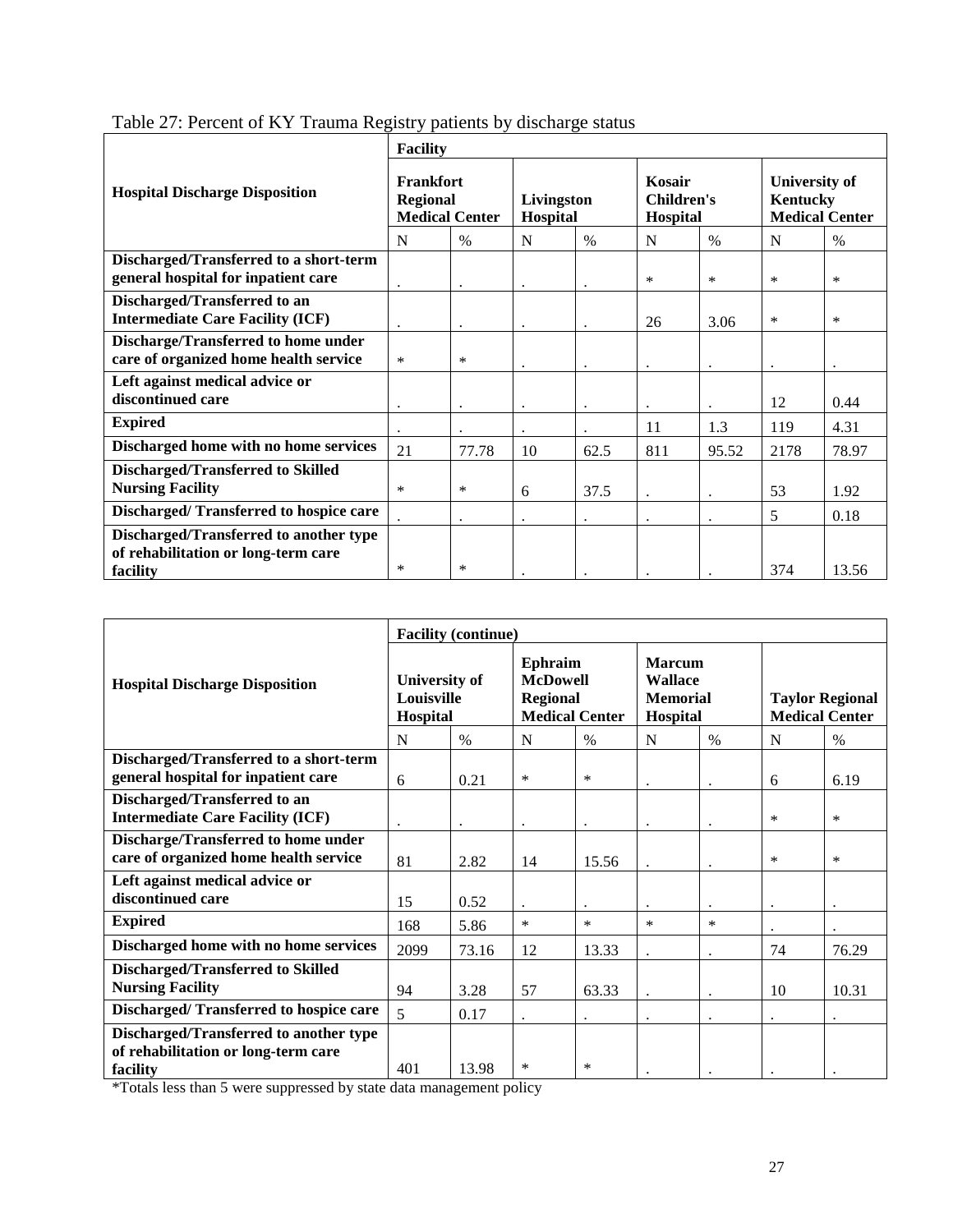|                                          | <b>ISS</b>    |       |                      |                      |                      |                      |                      |  |
|------------------------------------------|---------------|-------|----------------------|----------------------|----------------------|----------------------|----------------------|--|
|                                          |               | $1-9$ | $10 - 15$            | $16 - 24$            | 25-34                | 35-44                | 45-75                |  |
| <b>Facility</b>                          |               |       |                      |                      |                      |                      |                      |  |
| <b>Frankfort Regional Medical Center</b> | N             | 125   | 5                    | $\ast$               | $\ast$               |                      | $\ast$               |  |
|                                          | $\%$          | 90.58 | 3.62                 | $\ast$               | $\ast$               |                      | $\ast$               |  |
| <b>James B. Haggin Memorial</b>          | N             | 53    |                      |                      | $\ddot{\phantom{a}}$ |                      |                      |  |
| Hospital                                 | $\%$          | 10    | $\bullet$            | $\ddot{\phantom{0}}$ | $\ddot{\phantom{a}}$ | $\ddot{\phantom{a}}$ | $\ddot{\phantom{0}}$ |  |
| <b>Livingston Hospital</b>               | N             | 33    | $\ddot{\phantom{0}}$ | $\ddot{\phantom{0}}$ | $\ddot{\phantom{a}}$ | $\ddot{\phantom{a}}$ | $\ddot{\phantom{0}}$ |  |
|                                          | $\%$          | 100   | $\bullet$            | $\ddot{\phantom{0}}$ | $\ddot{\phantom{0}}$ |                      | $\ddot{\phantom{0}}$ |  |
| <b>Fort Logan Hospital</b>               | N             | 23    | $\bullet$            | $\ast$               | $\ast$               | $\ast$               | $\bullet$            |  |
|                                          | $\frac{0}{0}$ | 85.19 |                      | $\ast$               | $\ast$               | 3.7                  |                      |  |
| <b>Kosair Children's Hospital</b>        | N             | 710   | 65                   | 59                   | 16                   | $\ast$               |                      |  |
|                                          | $\frac{0}{0}$ | 83.43 | 7.64                 | 6.93                 | 1.88                 | $\ast$               |                      |  |
| <b>University of Kentucky Medical</b>    | $\mathbf N$   | 1,750 | 589                  | 525                  | 212                  | 43                   | 24                   |  |
| <b>Center</b>                            | $\%$          | 55.68 | 18.74                | 16.7                 | 6.75                 | 1.37                 | 0.76                 |  |
| <b>Taylor Regional Medical Center</b>    | N             | 167   | 15                   | $\ast$               | $\ast$               | $\ast$               |                      |  |
|                                          | $\%$          | 88.36 | 7.94                 | $\ast$               | $\ast$               | $\ast$               |                      |  |
| <b>University of Louisville Hospital</b> | $\mathbf N$   | 1,516 | 617                  | 495                  | 240                  | 50                   | 21                   |  |
|                                          | $\%$          | 51.58 | 20.99                | 16.84                | 8.17                 | 1.7                  | 0.71                 |  |
| <b>Ephraim McDowell Regional</b>         | N             | 144   | 9                    | 6                    | $\cdot$              | $\ddot{\phantom{0}}$ | $\ddot{\phantom{0}}$ |  |
| <b>Medical Center</b>                    | $\%$          | 90.57 | 5.66                 | 3.77                 |                      | $\ddot{\phantom{0}}$ |                      |  |
| <b>Marcum Wallace Memorial</b>           | N             | 49    | $\ast$               | $\ast$               | $\ddot{\phantom{a}}$ | $\ddot{\phantom{a}}$ | $\ast$               |  |
| <b>Hospital</b>                          | $\frac{0}{0}$ | 85.96 | $\ast$               | $\ast$               |                      |                      | $\ast$               |  |

<span id="page-27-0"></span>Table 28: Percent of KY Trauma Registry patients by injury severity scores (ISS)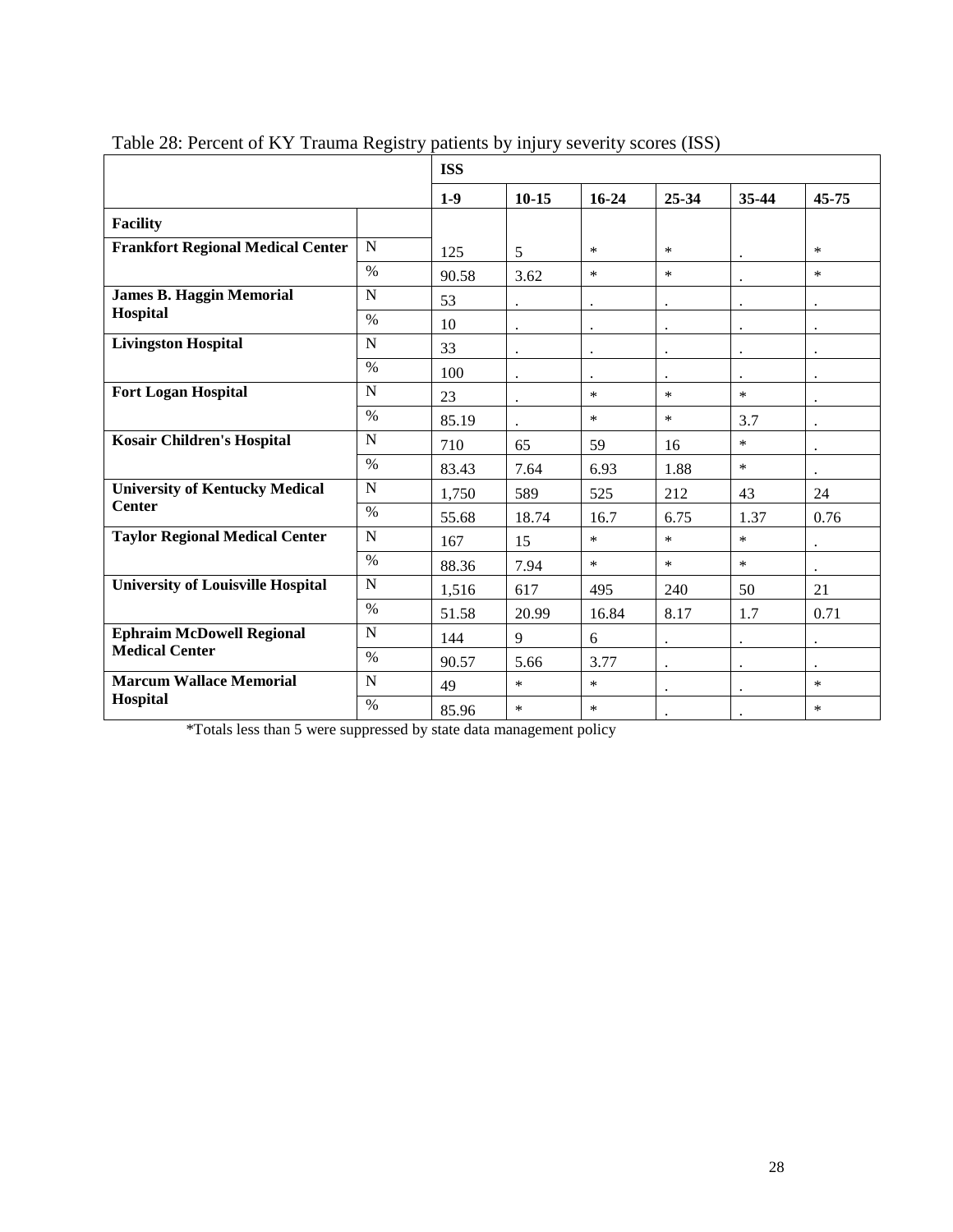|                 | <b>Injury Severity Score for ATV Injuries</b> |                       |                            |                                         |              |  |  |  |  |  |  |
|-----------------|-----------------------------------------------|-----------------------|----------------------------|-----------------------------------------|--------------|--|--|--|--|--|--|
| Age in<br>years | Mild<br>$(1-9)$                               | Moderate<br>$(10-15)$ | <b>Severe</b><br>$(16-24)$ | <b>Very</b><br><b>Severe</b><br>$(25+)$ | <b>Total</b> |  |  |  |  |  |  |
| $1-4$           | *                                             | $\ast$                | $\ast$                     | $\theta$                                | 8            |  |  |  |  |  |  |
| $5-14$          | 44                                            | $\ast$                | $\ast$                     | $\theta$                                | 49           |  |  |  |  |  |  |
| $15 - 24$       | 33                                            | 12                    | 10                         | 7                                       | 62           |  |  |  |  |  |  |
| 25-34           | 15                                            | 11                    | 9                          | 6                                       | 41           |  |  |  |  |  |  |
| 35-44           | 25                                            | 7                     | 8                          | $\ast$                                  | 42           |  |  |  |  |  |  |
| 45-54           | 10                                            | 14                    | 12                         | 5                                       | 41           |  |  |  |  |  |  |
| 55-64           | 6                                             | 5                     | 11                         | $\ast$                                  | 23           |  |  |  |  |  |  |
| 65-74           | 4                                             | $\ast$                | $\ast$                     | $\theta$                                | 8            |  |  |  |  |  |  |
| 75-84           | *                                             | $\ast$                | $\Omega$                   | $\theta$                                | *            |  |  |  |  |  |  |
| $85+$           | *                                             | $\ast$                | $\ast$                     | $\theta$                                | *            |  |  |  |  |  |  |
| Total           | 143                                           | 61                    | 55                         | 21                                      | 280          |  |  |  |  |  |  |

<span id="page-28-0"></span>Table 29: KY Trauma Registry ATV injuries by injury severity scores

<span id="page-28-1"></span>Figure 1: Kentucky Trauma Registry patients by age group